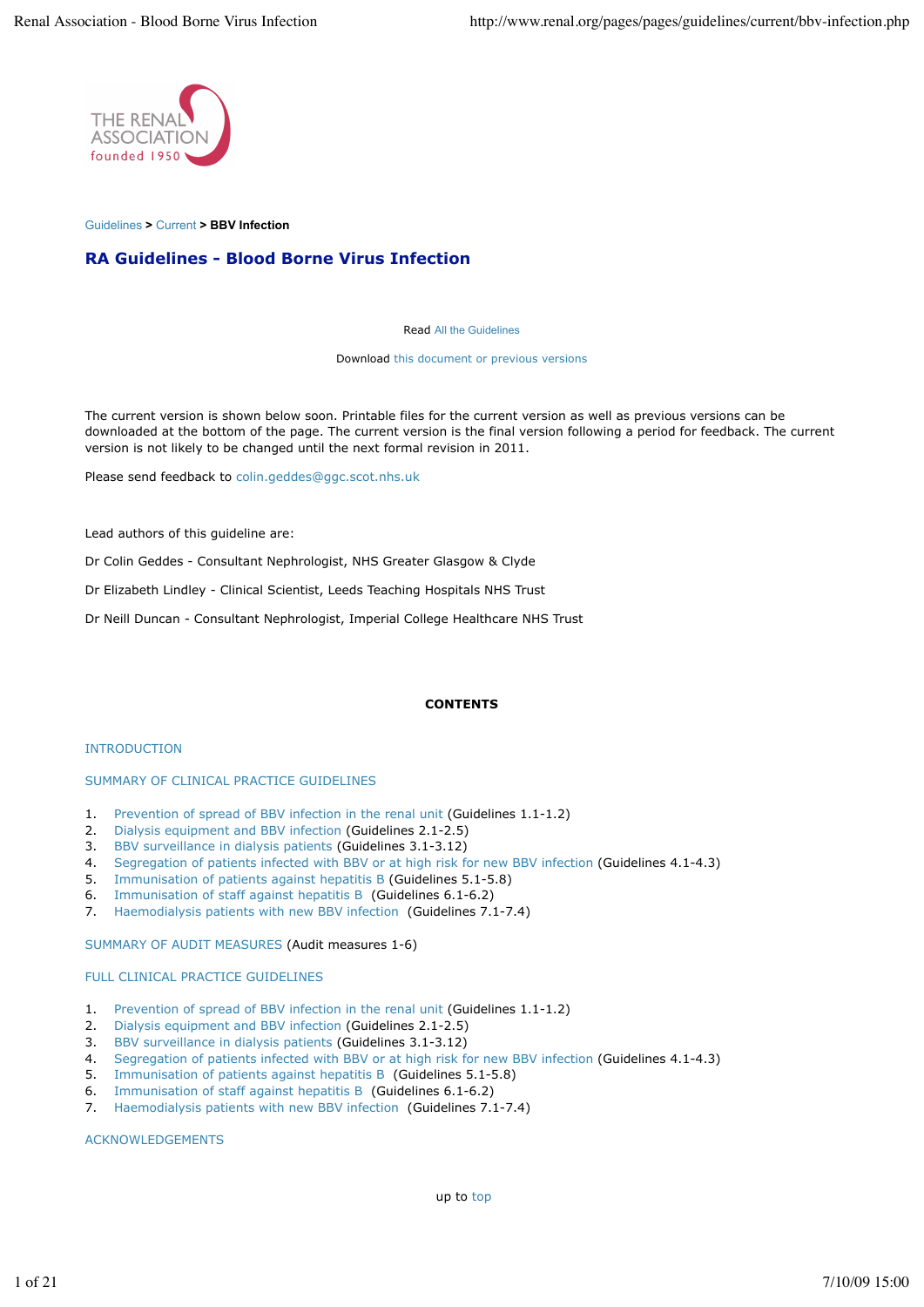## **INTRODUCTION**

Blood borne virus (BBV) infection was recognised as an important hazard for patients and staff in renal units in the 1960s <sup>1</sup>. In 1972 the Rosenheim Report was commissioned by the precursor to what is now the Department of Health (DoH) and included a set of quidelines for the control of hepatitis B (HBV) infection in renal units  $2^{\circ}$ . In 2002 a working party convened by the Public Health Laboratory Service (PHLS) on behalf of the Department of Health published an updated report that also included recommendations related to hepatitis C (HCV) and human immunodeficiency virus (HIV) infection  $3$ . The following clinical practice guideline has considerable overlap with the DoH 2002 recommendations. It also complements other recently published international guidelines including Kidney Disease Improving Global Outcomes (KDIGO) guidelines for Hepatitis C<sup>4</sup> and Canadian Society of Nephrology guidelines for prevention of blood borne infections in dialysis units (http://csnscn.ca/english/professional%20practice/guidelines/default.asp?s=1 , accessed 24/11/2008). Other evidence has been identified by on-line literature searching of Medline and Embase from 1966-2008. The draft guideline was posted on the Renal Association website between February and June 2009 and redrafted in the light of feedback from interested parties (see 'Acknowledgements' section).

The evidence for these recommendations has been assessed using the modified GRADE system. The modified GRADE system defines both the strength of the recommendations of the guideline authors and the level of evidence upon which each of the recommendations is based. This grading system classifies expert recommendations as "strong" (Grade 1) or "weak" (Grade 2) based upon the balance between the benefits and risks, burden and cost. The quality or level of evidence is designated as high (Grade A), moderate (Grade B), low (Grade C) or very low (D) depending on factors such as study design, directness of evidence and consistency of results. Grades of recommendation and quality of evidence may range from 1A to 2D.

The GRADE system has been developed by an international group of guideline developers and methodologists to improve the usefulness of clinical practice guidelines in the management of typical patients.

The incidence of HBV and HCV in dialysis units has fallen over the last 3 decades <sup>5-7</sup> although data from USA showed that the incidence of HBV infection in dialysis units had stayed stable at 1% per year in the 10 years before 2002  $^8$ . Most UK renal health care workers have probably never witnessed an outbreak of BBV in the renal unit. However, the ever

increasing prevalence of patients on haemodialysis <sup>9</sup>, the increase in migration of patients from other countries and the relative ease of foreign travel for dialysis patients means that renal units need to be increasingly alert to the possibility of BBV transmission. A substantial part of the reduction in the incidence of BBV infection in renal units has been associated with the implementation of so-called "universal", or "standard", precautions for prevention of BBV transmission. However, there continues to be numerous reports of outbreaks of BBV infection in renal units worldwide and often there is evidence that these have been caused by lapses in high standards of infection control practice  $10-15$ .

The main risks relate to Hepatitis B (HBV), Hepatitis C (HCV) and human immunodeficiency virus (HIV) infections. These viruses have been associated with outbreaks among patients and staff in haemodialysis units. Other BBV such as Hepatitis G and GB virus type C have been identified as being more commonly carried in dialysis patients than the general population but their clinical significance is uncertain  $16-19$ .

Risk of BBV transmission is known to be directly related to the concentration of virus in the blood. HCV and HIV are less infectious in dialysis units than HBV but outbreaks have been reported  $11;12;14;20-24$  emphasising the need for infection control measures. Patients with any acute BBV infection are probably more infectious than chronic carriers and this guideline therefore includes recommendations to try to identify patients at risk of acute BBV infection.

Minimising the incidence of BBV transmission in renal units is the aim of this clinical practice guideline. The incidence has been so low that it is not feasible to design controlled clinical trials to test measures to reduce it further. Therefore most of the evidence to support the recommendations comes from observational clinical studies, case series and in vitro observations. For example multicentre and single centre observational studies demonstrate impressive reduction of the incidence of BBV infection in association with the introduction of a range of infection control measures  $25-28$ . This is encouraging but it is not possible to determine which of the infection control measures had the biggest impact. The recommendations also take in to account the resources that can realistically be expected in UK renal units: e.g. a dialysis nurse to patient ratio of 1:1 would probably reduce the risk of BBV transmission but is not recommended as it is not feasible. Similarly, when recommending areas for future research we have chosen not to recommend interventional controlled trials that are unfeasible.

When applying this clinical practice guideline it is important to consider the balance between protecting patients from the risks of BBV transmission and compromising clinical care of patients infected, or at high risk of infection with BBV especially with regards to segregation.

This guideline does not cover treatment of BBV in patients with chronic kidney disease (CKD) or prevention of BBV infection in patients receiving kidney transplants.

Organisation of HBV immunisation and organisation of enhanced surveillance after dialysis in another country can be challenging in busy renal units and so we have included algorithm templates that units can use to address this (appendix 1 and 2).

## **References**

(1) Knight AH, Fox RA, Baillod RA et al. Hepatitis-associated antigen and antibody in haemodialysis patients and staff. British Medical Journal 1970;3:603-606.

(2) Report of the Rosenheim Advisory Group. Hepatitis and the treatment of chronic renal failure. 1972. Department of Health and Social Security.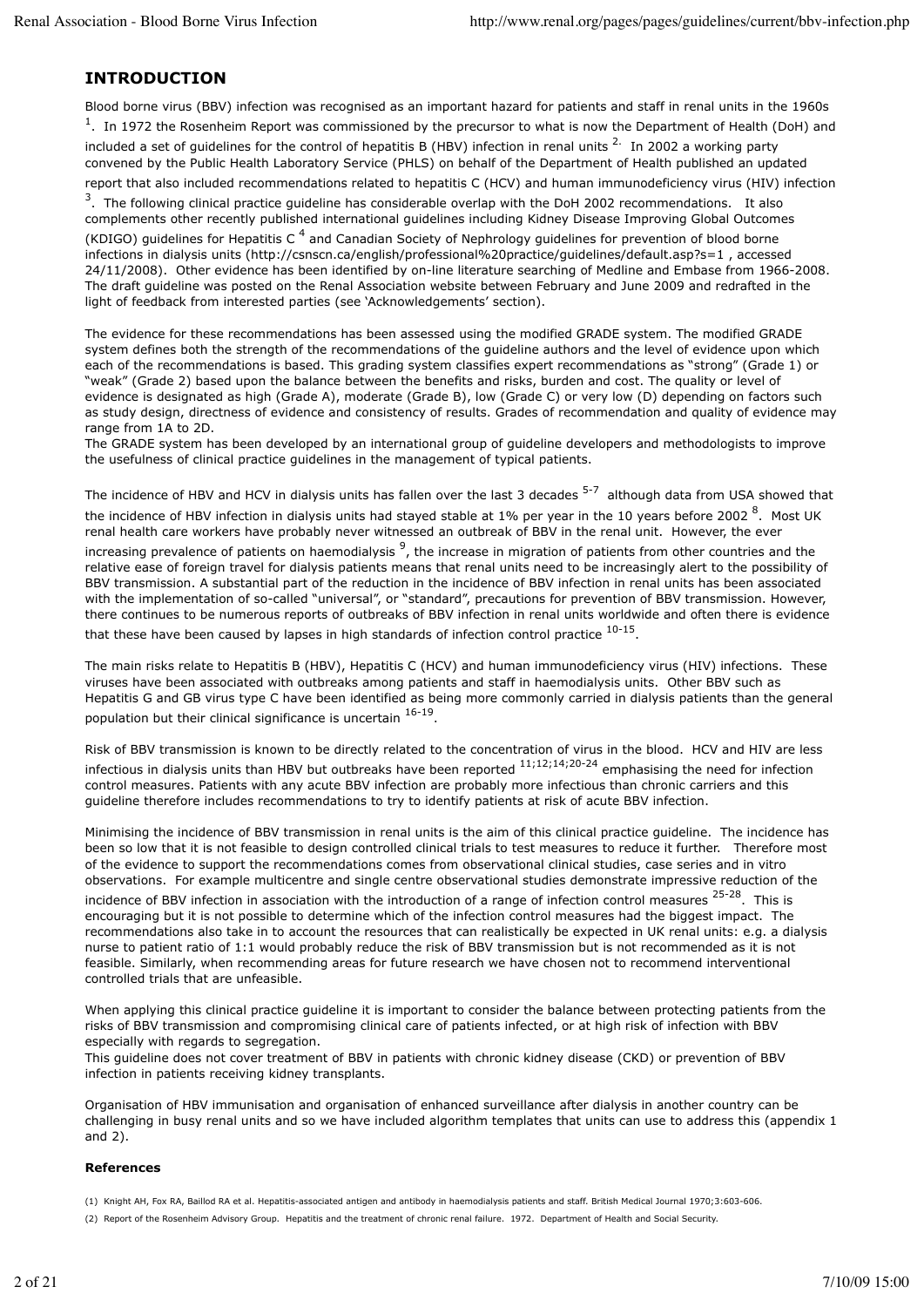(3) Recommendations of a working group convened by the Public Health Laboratory Service (PHLS) on behalf of the Department of Health. Good Practice Guidelines for Renal Dialysis/Transplantation Units. Prevention and control of blood-borne virus infection. 2002.

(4) Kidney Disease: Improving Global Outcomes. KDIGO clinical practice guidelines for the prevention, diagnosis, evaluation, and treatment of Hepatitis C in chronic kidney disease. Kidney Int 2008;73:S1-S99.

(5) Tokars JI, Alter MJ, Favero MS, Moyer LA, Bland LA. National surveillance of dialysis associated diseases in the United States, 1991. ASAIO J 1993;39:966-975.

(6) Tokars JI, Alter MJ, Favero MS, Moyer LA, Bland LA. National surveillance of hemodialysis associated diseases in the United States, 1990. ASAIO J 1993;39:71-80. (7) Jadoul M, Poignet JL, Geddes C et al. The changing epidemiology of hepatitis C virus (HCV) infection in haemodialysis: European multicentre study. Nephrol Dial Transplant 2004;19:904-909.

(8) Finelli L, Miller JT, Tokars JI, Alter MJ, Arduino MJ. National surveillance of dialysis-associated diseases in the United States, 2002. Semin Dial 2005;18:52-61.

(9) Farrington K, Hodsman A, Steenkamp R, Feest T, Feehally J. All patients receiving renal replacement therapy in the United Kingdom 2006. In: Ansell D, Feehally J, Feest TG, Tomson C, Williams AJ, Warwick G, eds. UK Renal Registry Report 2007. Bristol, UK: UK Renal Registry; 2007;48.

(10) Teles SA, Martins RM, Vanderborght B, Stuyver L, Gaspar AM, Yoshida CF. Hepatitis B virus: genotypes and subtypes in Brazilian hemodialysis patients. Artif Organs 1999;23:1074-1078.

(11) Spada E, Abbate I, Sicurezza E et al. Molecular epidemiology of a hepatitis C virus outbreak in a hemodialysis unit in Italy. J Med Virol 2008;80:261-267.

(12) Castell J, Gutierrez G, Castell J, Gutierrez G. [Outbreak of 18 cases of hepatitis C in a hemodialysis unit]. [Spanish]. Gaceta Sanitaria 2005;19:214-220.

(13) Ramalingam S, Leung T, Cairns H et al. Transmission of hepatitis B virus (genotype E) in a haemodialysis unit. Journal of Clinical Virology 2007;40:105-109. (14) Kondili LA, Genovese D, Argentini C et al. Nosocomial transmission in simultaneous outbreaks of hepatitis C and B virus infections in a hemodialysis center. European

Journal of Clinical Microbiology & Infectious Diseases 2006;25:527-531.

(15) Irish DN, Blake C, Christophers J et al. Identification of hepatitis C virus seroconversion resulting from nosocomial transmission on a haemodialysis unit: implications for infection control and laboratory screening. Journal of Medical Virology 1999;59:135-140.

(17) Masuko K, Mitsui T, Iwano K et al. Infection with hepatitis GB virus C in patients on maintenance hemodialysis. N Engl J Med 1996;334:1485-1490.

(18) Schlaak JF, Kohler H, Gerken G. Hepatitis G virus: an old, but newly discovered hepatotropic virus--is it of interest for the nephrologist? Nephrol Dial Transplant 1996;11:1522-1523.

(19) Hosseini-Moghaddam SM, Keyvani H, Samadi M et al. GB virus type C infection in hemodialysis patients considering co-infection with (20) Velandia M, Fridkin SK, Cardenas V et al. Transmission of HIV in dialysis centre. Lancet 1995;345:1417-1422.

(21) El Sayed NM, Gomatos PJ, Beck-Sague CM et al. Epidemic transmission of human immunodeficiency virus in renal dialysis centers in (22) McLaughlin KJ, Cameron SO, Good T et al. Nosocomial transmission of hepatitis C virus within a British dialysis centre. Nephrol Dial Transplant 1997;12:304-309.

(23) Hmaied F, Ben Mamou M, Saune-Sandres K et al. Hepatitis C virus infection among dialysis patients in Tunisia: incidence and molecular evidence for nosocomial transmission. Journal of Medical Virology 2006;78:185-191.

(24) Sartor C, Brunet P, Simon S et al. Transmission of hepatitis C virus between hemodialysis patients sharing the same machine. Infection Control & Hospital Epidemiology 2004;25:609-611.

(25) Stragier A, Jadoul M. Should dialysis machines be disinfected between patients' shifts? Edtna-Erca Journal 2003;29:73-76.

(26) Karkar A, Abdelrahman M, Ghacha R et al. Prevention of viral transmission in HD units: the value of isolation. Nasrat Amrad Wa Ziraat Alkulat 2006;17:183-188.

(27) Marcus R, Favero MS, Banerjee S et al. Prevalence and incidence of human immunodeficiency virus among patients undergoing long-term hemodialysis. The Cooperative Dialysis Study Group. American Journal of Medicine 1991;90:614-619.

(28) Jadoul M, Cornu C, van Ypersele dS, Jadoul M, Cornu C, Ypersele de Strihou C. Universal precautions prevent hepatitis C virus transmission: a 54 month follow-up of the Belgian Multicenter Study. The Universitaires Cliniques St-Luc (UCL) Collaborative Group. Kidney International 1998;53:1022-1025.

up to top

## **SUMMARY OF CLINICAL PRACTICE GUIDELINES**

## **1. Blood Borne Virus Infection (BBV Infection) (Guidelines BBV 1.1 – 1.2)**

**Guideline 1.1 – BBV Infection : Prevention of spread to patients and staff in the renal unit (Universal precautions)**

We recommend that infection-control procedures should include hygienic precautions that effectively prevent the transfer of blood or fluids contaminated with blood between patients either directly or via contaminated equipment or surfaces (often referred to as "universal precautions"). (1A) (KDIGO Hepatitis C Guideline 3.2)

## **Guideline 1.2 – BBV Infection : Prevention of spread to patients and staff in the renal unit**

We recommend that medicine vials should be discarded after single use or, if used for more than one patient, divided into multiple doses and distributed from a central area. (1B)

up to top

# **2. Blood Borne Virus Infection (BBV Infection) (Guidelines BBV 2.1 – 2.6)**

## **Guideline 2.1 – BBV Infection : Dialysis equipment**

We recommend that separate machines should be used for patients known to be infected with HBV (or at high risk of new HBV infection – see section 3.7 and 3.8 below). A machine that has been used for HBV patients can be used again for non-infected patients only after it has been thoroughly decontaminated. (1A)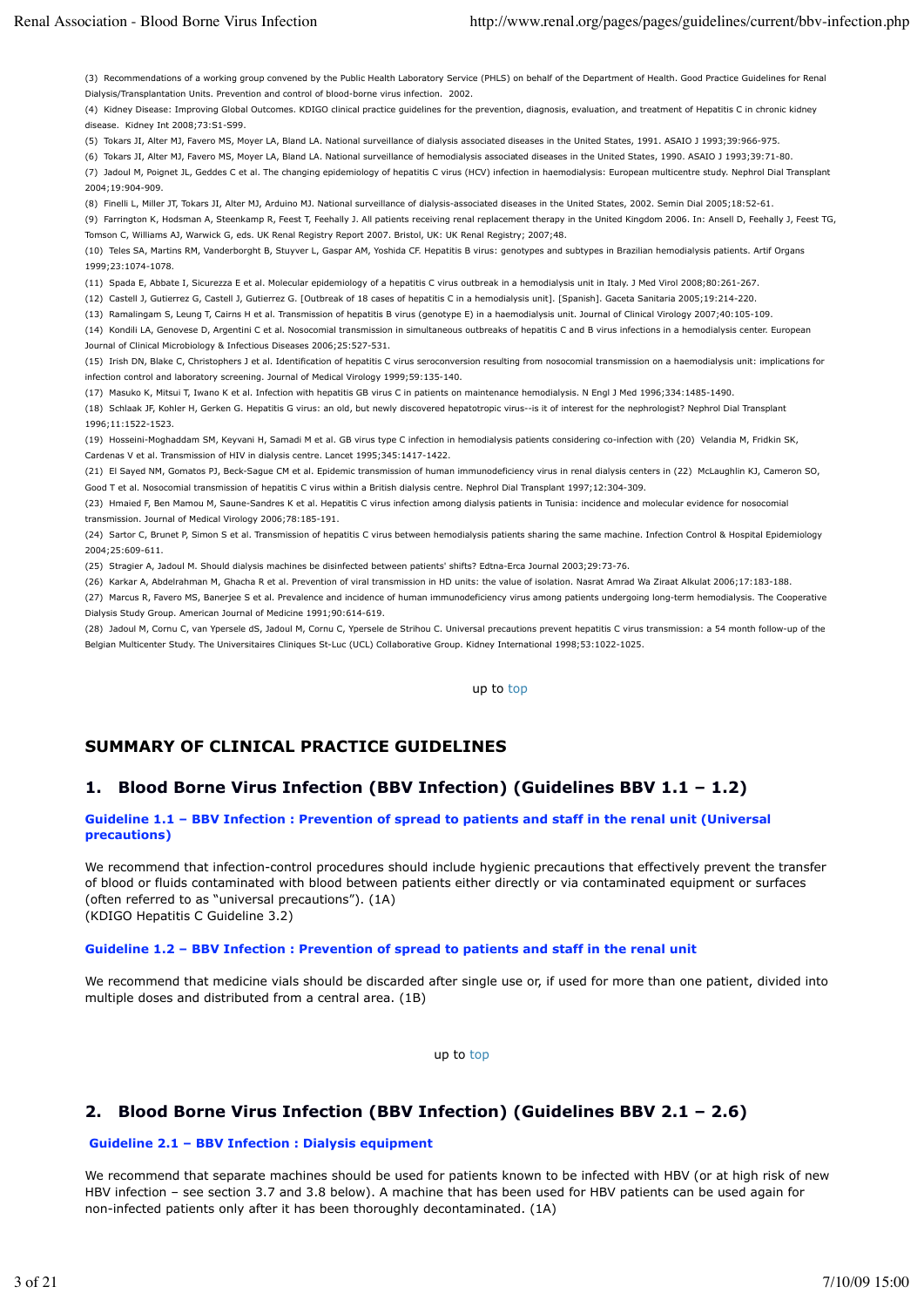## **Guideline 2.2 – BBV Infection : Dialysis equipment**

We recommend that dedicated machines are not required for patients with HCV or HIV provided that disinfection processes are properly carried out between patients according to a local protocol that incorporates the manufacturer's instructions. (1B)

(KDIGO Hepatitis C guideline 3.1)

## **Guideline 2.3 – BBV Infection : Dialysis equipment**

We recommend that dialysers manufactured for multiple use can be re-used provided there is implementation of, and adherence to, strict infection control procedures to avoid dialysers or blood port caps being switched between patients. (1C)

(KDIGO Hepatitis C guideline 3.1)

## **Guideline 2.4 – BBV Infection : Dialysis equipment**

We suggest that external transducer protectors on the blood circuit pressure monitoring lines should be inspected by healthcare personnel during and after each dialysis session. If there is evidence of breach by blood or saline then the machine should be taken out of service and machine components that may have come in contact with blood should be replaced or decontaminated by qualified personnel according to a protocol that incorporates the manufacturers' instructions. (2C)

## **Guideline 2.5 – BBV Infection : Dialysis equipment**

We recommend that the dialysis machine should be cleaned between patients according to a local protocol that incorporates the manufacturer's instructions. (1C)

#### up to top

## **3. Blood Borne Virus Infection (BBV Infection) (Guidelines BBV 3.1 – 3.12)**

## **Guideline 3.1 – BBV Infection : BBV surveillance in dialysis patients**

We recommend that all patients starting haemodialysis (including patients with acute kidney injury) or returning to haemodialysis after another modality of renal replacement therapy should be known to be plasma HBV surface antigen (HbsAg) negative before having dialysis on the main dialysis unit. (1A)

## **Guideline 3.2 – BBV Infection : BBV surveillance in dialysis patients**

We recommend that patients who require haemodialysis before the result of the HBsAg test is known should be dialysed in an area that is segregated from the main dialysis unit and the machine should not be used for another patient until the result is known to be negative or the machine has been decontaminated (see 2.1). (1A)

## **Guideline 3.3 – BBV Infection : BBV surveillance in dialysis patients**

We recommend that patients on regular hospital haemodialysis who have responded to hepatitis B immunisation (annual anti HBs antibody titre >10mIU/ml; see section 5 below), only need to be tested for HBsAg once a year. Non-responders should be tested at least every 3 months. (1C)

## **Guideline 3.4 – BBV Infection : BBV surveillance in dialysis patients**

We recommend that patients on regular hospital haemodialysis should be tested for HCV antibody at least every 6 months.  $(1C)$ 

(KDIGO Hepatitis C guideline 1.2.2)

## **Guideline 3.5 – BBV Infection : BBV surveillance in dialysis patients**

We recommend that antibody surveillance testing for HIV is not necessary for patients on regular hospital haemodialysis unless the patient is at high risk (see table 2). (1C)

## **Guideline 3.6 – BBV Infection : BBV surveillance in dialysis patients**

We suggest that patients who do not consent to BBV surveillance as described above should have dialysis in a segregated area unless they are known to be HBV immune. If patients who are known to be HBV immune do not consent to BBV surveillance then they should be managed in the same way as patients with HCV infection (see section 4). (2C)

## **Guideline 3.7 – BBV Infection : BBV surveillance in dialysis patients**

We recommend that patients returning from dialysing outside the UK should have a risk assessment for potential exposure to BBV abroad. Where exposure is considered likely, enhanced surveillance testing for BBV should be instituted and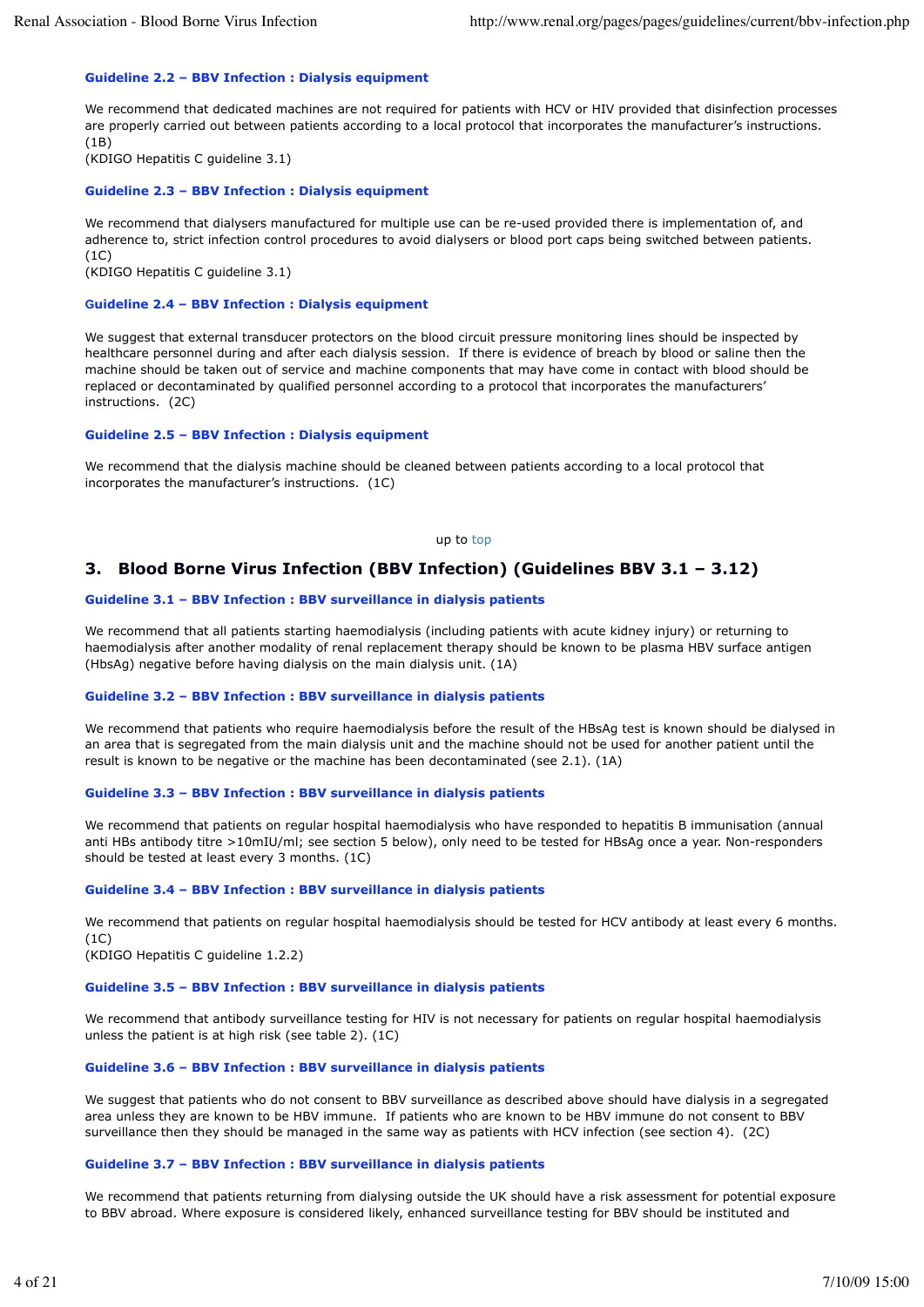patients should have dialysis in a segregated area until the HbsAg is known to be negative (see 3.8 below) unless they are known to be HBV immune (anti-HBs >100mIU/mL within the last 12 months). (1B)

## **Guideline 3.8 – BBV Infection : BBV surveillance in dialysis patients**

We recommend that enhanced surveillance in patients deemed to be at high risk after returning from abroad should consist of HCV RNA (or HCV core antibody) every 2 weeks for 3 months and, if not known to be HBV immune (anti-HBs >100mIU/mL within the last 12 months), HbsAg (or plasma HBV DNA) every 2 weeks for 3 months. Nucleic acid testing (NAT) for HCV and HBV in the first 1-2 months virtually excludes acute infection. If HIV is a possibility screening with 4th generation (antigen/antibody combination) assays should be used. (1B)

## **Guideline 3.9 – BBV Infection : BBV surveillance in dialysis patients**

We recommend that patients at high risk for new BBV infection (see table 2) should also have enhanced surveillance as described in 3.8. (1B)

## **Guideline 3.10 – BBV Infection : BBV surveillance in dialysis patients**

We recommend that testing for HBV DNA and HCV RNA should be performed in haemodialysis patients with unexplained abnormal serum aminotransferase concentrations. (1B) (KDIGO Hepatitis C guideline 1.2.3)

## **Guideline 3.11 – BBV Infection : BBV surveillance in dialysis patients**

We recommend that, if a new BBV infection in a haemodialysis unit is identified, testing for viral RNA or DNA should be performed in all patients who may have been exposed (see section 7). (1B) (KDIGO Hepatitis C guideline 1.2.4)

## **Guideline 3.12 – BBV Infection : BBV surveillance in dialysis patients**

We recommend that testing for HCV antibody should be by third generation ELISA. (1B)

up to top

# **4. Blood Borne Virus Infection (BBV Infection) (Guidelines BBV 4.1 – 4.4)**

**Guideline 4.1 – BBV Infection : Segregation of patients infected with BBV or at high risk for new BBV infection**

We recommend that patients infected with HBV should be dialysed in an area that is segregated<sup>a</sup> from the main dialysis unit. (1A)

*a The DoH report 2002 defined segregation between infected and clean areas in a renal unit as being "functionally complete with no possibility of traffic between the two" and suggested there be a physical barrier such as walls or screens between these infected and clean areas*

## **Guideline 4.2 – BBV Infection : Segregation of patients infected with BBV or at high risk for new BBV infection**

recommend that healthcare workers performing dialysis on patients infected with HBV infection, whenever possible, should not dialyse patients without HBV infection at the same time. (1C)

## **Guideline 4.3 – BBV Infection : Segregation of patients infected with BBV or at high risk for new BBV infection**

We recommend that patients with HCV or HIV do not need to be dialysed in a segregated area but more experienced staff should be allocated to dialyse these patients. (1C) (KDIGO Hepatitis C guideline 3.1)

#### up to top

# **5. Blood Borne Virus Infection (BBV Infection) (Guidelines BBV 5.1 – 5.8)**

## **Guideline 5.1 – BBV Infection : Immunisation of patients against hepatitis B**

We recommend that patients who require renal replacement therapy (RRT) for CKD should be immunised against HBV. (1A)

## **Guideline 5.2 – BBV Infection : Immunisation of patients against hepatitis B**

We recommend that patients who are likely to require RRT should be identified, whenever possible, early in the course of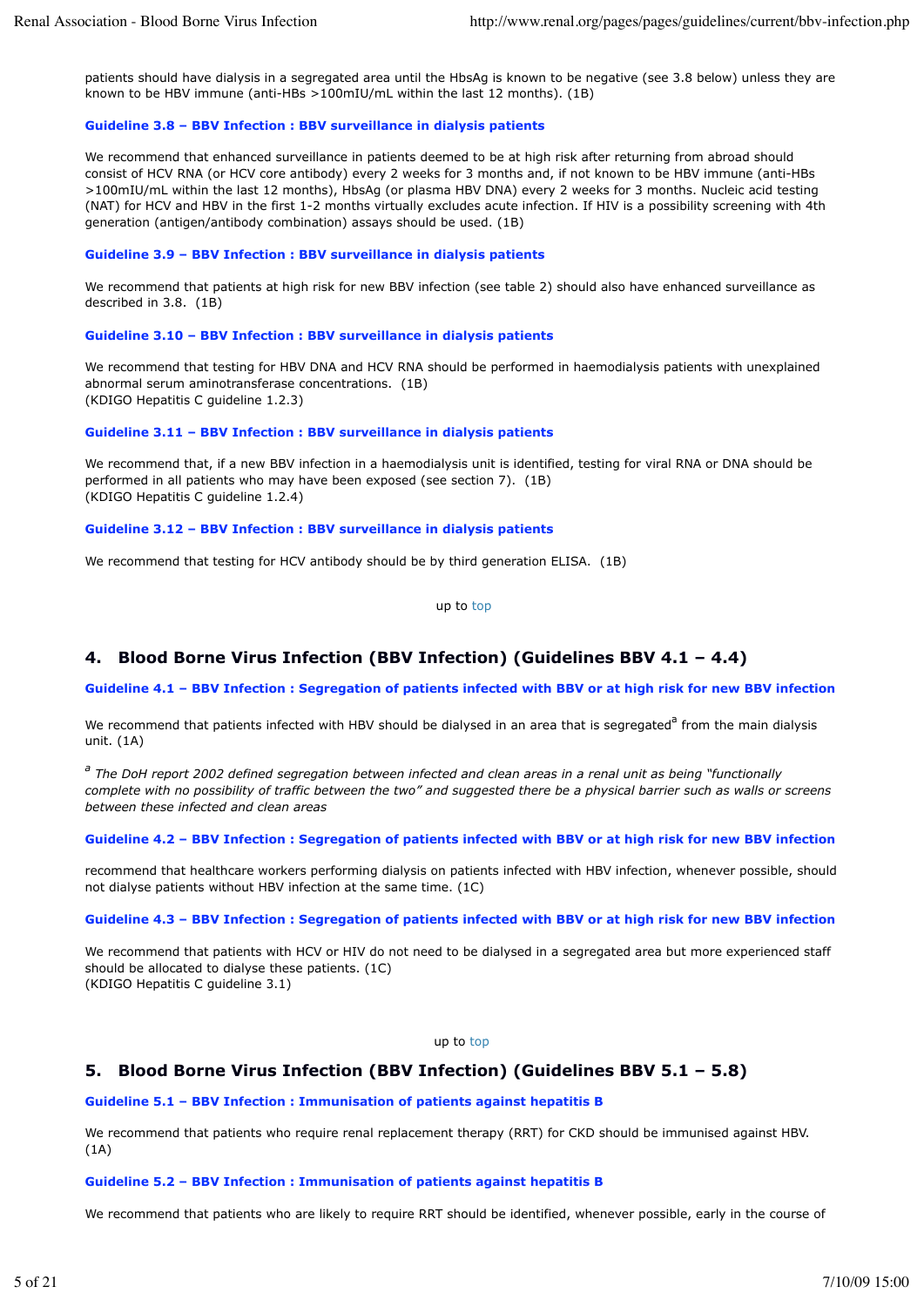their disease to receive HBV immunisation. (1A)

## **Guideline 5.3 – BBV Infection : Immunisation of patients against hepatitis B**

We suggest that patients who are at high risk for previous HBV infection should be known to have undetectable anti HB core antibody (anti HBc) before administering an immunisation schedule. (2B)

### **Guideline 5.4 – BBV Infection : Immunisation of patients against hepatitis B**

We recommend that the initial HBV immunisation schedule should involve high doses, frequent doses or both (Fendrix 20µg at 0, 1, 2 and 6 months; Engerix B 40µg at 0, 1, 2 and 6 months; or HBvaxPRO 40µg at 0, 1 and 6 months). (1A)

### **Guideline 5.5 – BBV Infection : Immunisation of patients against hepatitis B**

We recommend that the vaccines are licensed for intramuscular route (deltoid muscle) but, if sufficient expertise exists, the intradermal route is more effective. (1A)

### **Guideline 5.6 – BBV Infection : Immunisation of patients against hepatitis B**

We recommend that patients should be regarded as a 'responder' if anti HBs antibody titre is >10mIU/mL 8 weeks after completing immunisation. (1C)

**Guideline 5.7 – BBV Infection : Immunisation of patients against hepatitis B**

We recommend that responders to HBV immunisation (as described in 5.6) should receive a further booster dose if the annual anti HBs titre is <100mIU/mL. (1B)

**Guideline 5.8 – BBV Infection : Immunisation of patients against hepatitis B**

We recommend that non-responders to HBV as described in 5.6 should receive no further immunisation with currently available preparations. (1C)

up to top

## **6. Blood Borne Virus Infection (BBV Infection) (Guidelines BBV 6.1 – 6.2)**

#### **Guideline 6.1 – BBV Infection : Immunisation of staff against hepatitis B**

We recommend that staff who have clinical contact with patients should be immunised against HBV and demonstrate that they are immune to, or not HBV infective. (1A)

#### **Guideline 6.2 – BBV Infection : Immunisation of staff against hepatitis B**

We suggest that staff who are not immune to HBV and are not HBV infective should ideally not dialyse patients who are HBV infective. (2B)

up to top

## **7. Blood Borne Virus Infection (BBV Infection) (Guidelines BBV 7.1 – 7.4)**

#### **Guideline 7.1 – BBV Infection : HD patients with new BBV infection**

We recommend that, whenever a previously unidentified case of HBV infection is found, units should carry out enhanced HBV surveillance (as described in section 3.8) on all patients who are not immune to HBV (anti HBs titre >100mIU/mL within the last year) who have had a dialysis session since the index patient's last negative test. (1B)

#### **Guideline 7.2 – BBV Infection : HD patients with new BBV infection**

We recommend that, whenever a previously unidentified case of HBV infection is found, those patients who have anti-HB titre 10-100mIU/ml in the preceding 12 months who have had a dialysis session since the index patient's last negative test should also be given a booster dose of Hep B vaccine. Hepatitis B immunoglobulin (HBIG) should be considered for previous non-responders to Hepatitis B vaccine (anti-HBs <10mIU/ml). (1B)

#### **Guideline 7.3 – BBV Infection : HD patients with new BBV infection**

We recommend that, when a previously unidentified case of HCV is found, enhanced surveillance (as described in section 3.8) should be carried out in all patients who have had a dialysis session since the index patient's last negative test. (1C)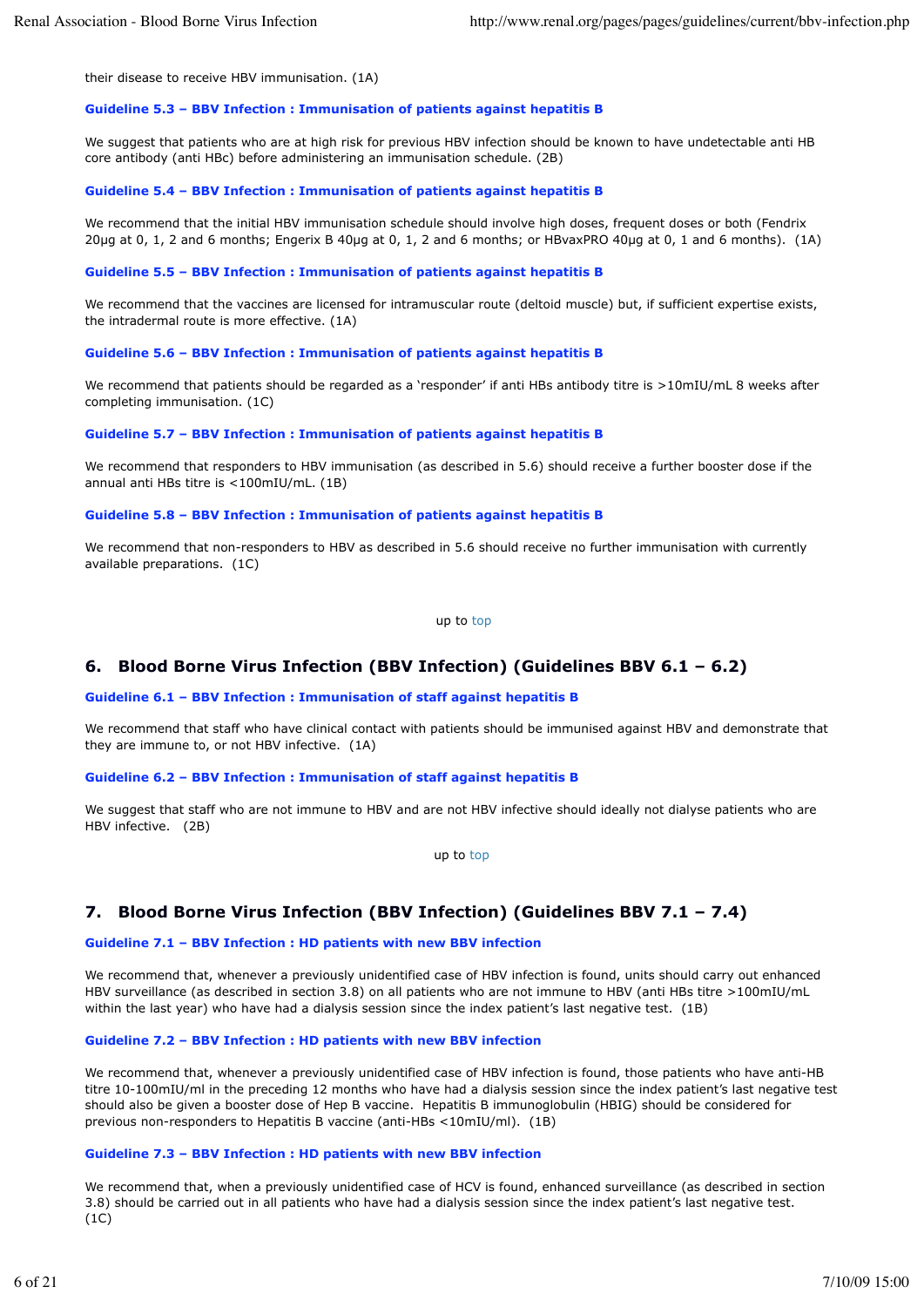### **Guideline 7.4 – BBV Infection : HD patients with new BBV infection**

We recommend that, when a haemodialysis patient develops a new BBV infection, expert virological advice should be obtained to co-ordinate enhanced surveillance of at-risk dialysis patients and carers and to arrange treatment of affected individuals. (1C)

up to top

## **SUMMARY OF AUDIT MEASURES**

- 1. National survey of dialyser re-use in dialysis units
- 2. How frequent is contamination of external pressure monitor filters with blood or saline observed during haemodialysis sessions and what are the factors associated with contamination?
- 3. What proportion of prevalent dialysis patients are known to be immune to HBV (anti HBs >10mU/mL within the last year). Of the remainder, what proportion has a HBsAg test result from within the last 3 calendar months?
- 4. What proportion of patients known to be infected with HBV are dialysed in a segregated area (using the DoH definition of 'segregated')?
- 5. The proportion of incident patients starting regular hospital haemodialysis who have anti HBs antibody titre >10mIU/mL
- 6. The proportion of patients with eGFR <30ml/min and are expected to require RRT who have initiated a HBV immunisation schedule.

up to top

## **FULL CLINICAL PRACTICE GUIDELINES**

## **1. Blood Borne Virus Infection (BBV Infection) (Guidelines BBV 1.1 – 1.2)**

## **Guideline 1.1 – BBV Infection : Prevention of spread to patients and staff in the renal unit (Universal precautions)**

We recommend that infection-control procedures should include hygienic precautions that effectively prevent the transfer of blood or fluids contaminated with blood between patients either directly or via contaminated equipment or surfaces (often referred to as "universal precautions"). (1A) (KDIGO Hepatitis C Guideline 3.2)

**Rationale**

BBV can survive and remain potentially infective on the surfaces of clinical equipment even though splashes of blood may not be visible to the naked eye  $^{1,2}$ . HCV RNA has been detected on the hands of nurses dialysing infected patients  $^3$ . Whilst HBV DNA and HCV RNA have been detected in dialysate of patients known to have these infections there is no evidence that the internal fluid pathways offer a viable route for transmission of BBV  $4,5$ .

Units should adopt the highest standards of infection control as laid out in DoH regulations (http://www.hse.gov.uk /healthservices/index.htm; accessed November 2008) and in the KDIGO guidelines for hepatitis C  $^6$ . Universal precautions include hand washing after each patient contact and after contact with blood or body fluids; wearing of disposable gloves when working with blood or body fluids; wearing of disposable plastic aprons/impermeable gowns when splashing with blood or body fluids may occur; eye protection (visors, goggles, or safety spectacles) when blood, body fluids or flying contaminated debris/tissue might splash into the face; covering any cuts or abrasions with waterproof plasters; immediate and safe disposal of sharps into appropriate puncture-proof sharps bins; not overfilling sharps containers; and never re-sheathing needles. Implementing these precautions will require a plentiful supply of protective equipment, adequate handwashing facilities and adequate nursing and cleaning staff. Particular attention should be paid to the layout of the dialysis unit, lighting and the flow of 'traffic'. Every effort should be made to avoid staff rushing clinical care, to minimise

the opportunity for accidental transmission of blood from one patient to another. Studies in Italian <sup>7</sup> and Saudi Arabian <sup>8</sup> haemodialysis centres revealed a significant association between the incidence and prevalence of HCV and the nursepatient ratio, suggesting that staffing plays a role in transmission.

Renal units should establish protocols for cleaning and disinfecting exposed surfaces and equipment in the dialysis unit with neutral detergent and hot water between patient treatments. For each chemical cleaning and disinfectant agent units should follow the manufacturer's instructions regarding appropriate dilution and contact time. Any blood spillage should be immediately cleaned with a cloth soaked with an anti-microbial disinfectant or bleach. Shared equipment should be cleaned according to manufacturers' instructions.

Implementation of these simple measures described above has been shown to be effective in preventing transmission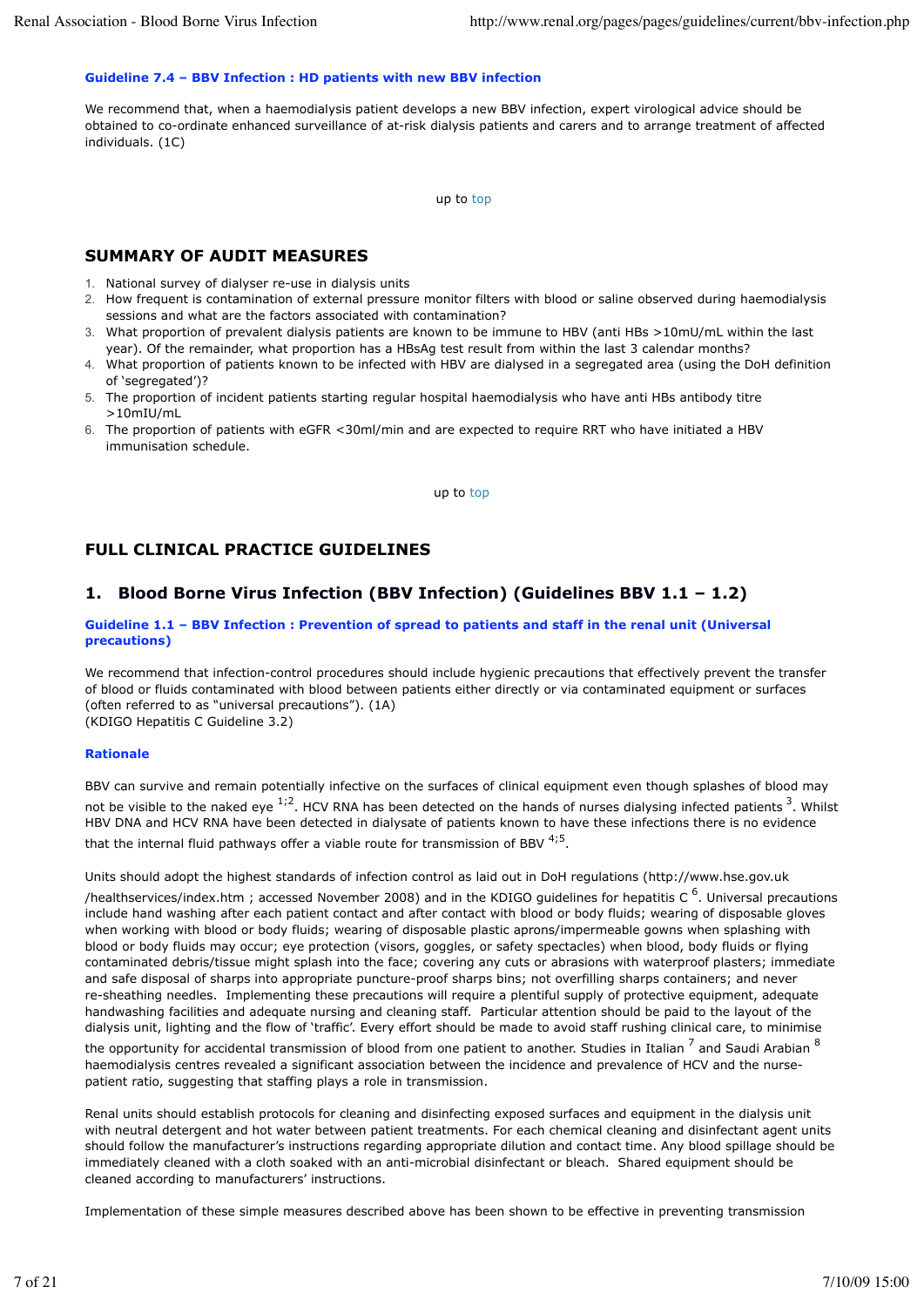when a patient has contracted BBV outside the renal unit and dialysed in the unit until BBV was detected by surveillance  $9$ .

## **Guideline 1.2 – BBV Infection : Prevention of spread to patients and staff in the renal unit (Universal precautions)**

We recommend that medicine vials should be discarded after single use or, if used for more than one patient, divided into multiple doses and distributed from a central area. (1B)

### **Rationale**

The use of multi-dose vials of medicines such as heparin and lignocaine has been associated with avoidable outbreaks of HBV in dialysis units by facilitating needle contamination of the vial with an infected patient's blood that is then transmitted to another patient via another needle  $^{10;11}$ . To avoid this risk, medicines should be prepared and distributed from a central area rather than at the dialysis station $^{12}$ 

#### **References**

(1) Favero MS, Maynard JE, Petersen NJ et al. Letter: Hepatitis-B antigen on environmental surfaces. Lancet 1973;2:1455.

- (2) Froio N, Nicastri E, Comandini UV et al. Contamination by hepatitis B and C viruses in the dialysis setting. Am J Kidney Dis 2003;42:546-550.
- (3) AlFurayh O, Sabeel A, Al Ahdal MN et al. Hand contamination with hepatitis C virus in staff looking after hepatitis C-positive hemodialysis patients. Am J Nephrol 2000;20:103-106.

(4) Kroes AC, van Bommel EF, Niesters HG, Weimar W. Hepatitis B viral DNA detectable in dialysate. Nephron 1994;67:369.

(5) Valtuille R, Fernandez JL, Berridi J et al. Evidence of hepatitis C virus passage across dialysis membrane. Nephron 1998;80:194-196.

(6) Kidney Disease: Improving Global Outcomes. KDIGO clinical practice guidelines for the prevention, diagnosis, evaluation, and treatment of Hepatitis C in chronic kidney disease. Kidney Int 2008;73:S1-S99.

(7) Petrosillo N, Gilli P, Serraino D et al. Prevalence of infected patients and understaffing have a role in hepatitis C virus transmission in dialysis.[see comment]. American Journal of Kidney Diseases 2001;37:1004-1010.

(8) Saxena AK, Panhotra BR. The impact of nurse understaffing on the transmission of hepatitis C virus in a hospital-based hemodialysis unit. Med Princ Pract 2004;13:129-135.

(9) Kroes AC, van Bommel EF, Kluytmans JA et al. Hepatitis B and hemodialysis: the impact of universal precautions in preventing the transmission of bloodborne viruses. Infection Control & Hospital Epidemiology 1998;19:508-510.

(10) Alter MJ, Ahtone J, Maynard JE. Hepatitis B virus transmission associated with a multiple-dose vial in a hemodialysis unit. Ann Intern Med 1983;99:330-333.

(11) Kokubo S, Horii T, Yonekawa O, Ozawa N, Mukaide M. A phylogenetic-tree analysis elucidating nosocomial transmission of hepatitis C virus in a haemodialysis unit. J Viral Hepat 2002;9:450-454.

(12) Tokars JI, Finelli L, Alter MJ, Arduino MJ. National surveillance of dialysis-associated diseases in the United States, 2001. Semin Dial 2004;17:310-319.

#### up to top

## **2. Blood Borne Virus Infection (BBV Infection) (Guidelines BBV 2.1 – 2.6)**

### **Guideline 2.1 – BBV Infection: Dialysis equipment**

We recommend that separate machines should be used for patients known to be infected with HBV (or at high risk of new HBV infection – see section 3.7 and 3.8 below). A machine that has been used for HBV patients can be used again for non-infected patients only after it has been thoroughly decontaminated. (1A)

### **Rationale**

It makes sense to use separate machines for patients infected with HBV because of the high infectivity of HBV and the ability of HBV to survive on clinical surfaces  $1$ . The same logic should apply to other pieces of equipment such as the dialysis chair.

Standard disinfection of machines between patients does not eliminate the risk of transmission of HBV  $^2$ . A machine that has been used for HBV patients can be used again for non-infected patients only after it has been thoroughly decontaminated. A local protocol for decontamination should be drawn up, taking into account the manufacturer's instructions, the design of the machine and the use of double transducer protectors. If the machine does not automatically disinfect the Hansen connectors, they should be disinfected manually (e.g. by immersion in bleach for 10 minutes). If the machine housing is known to have points that are vulnerable to blood seepage, these should be checked and disinfected. The pressure transducer ports should be decontaminated unless double transducer protectors are routinely used.

## **Guideline 2.2 – BBV Infection: Dialysis equipment**

We recommend that dedicated machines are not required for patients with HCV or HIV provided that disinfection processes are properly carried out between patients according to a local protocol that incorporates the manufacturer's instructions. (1B)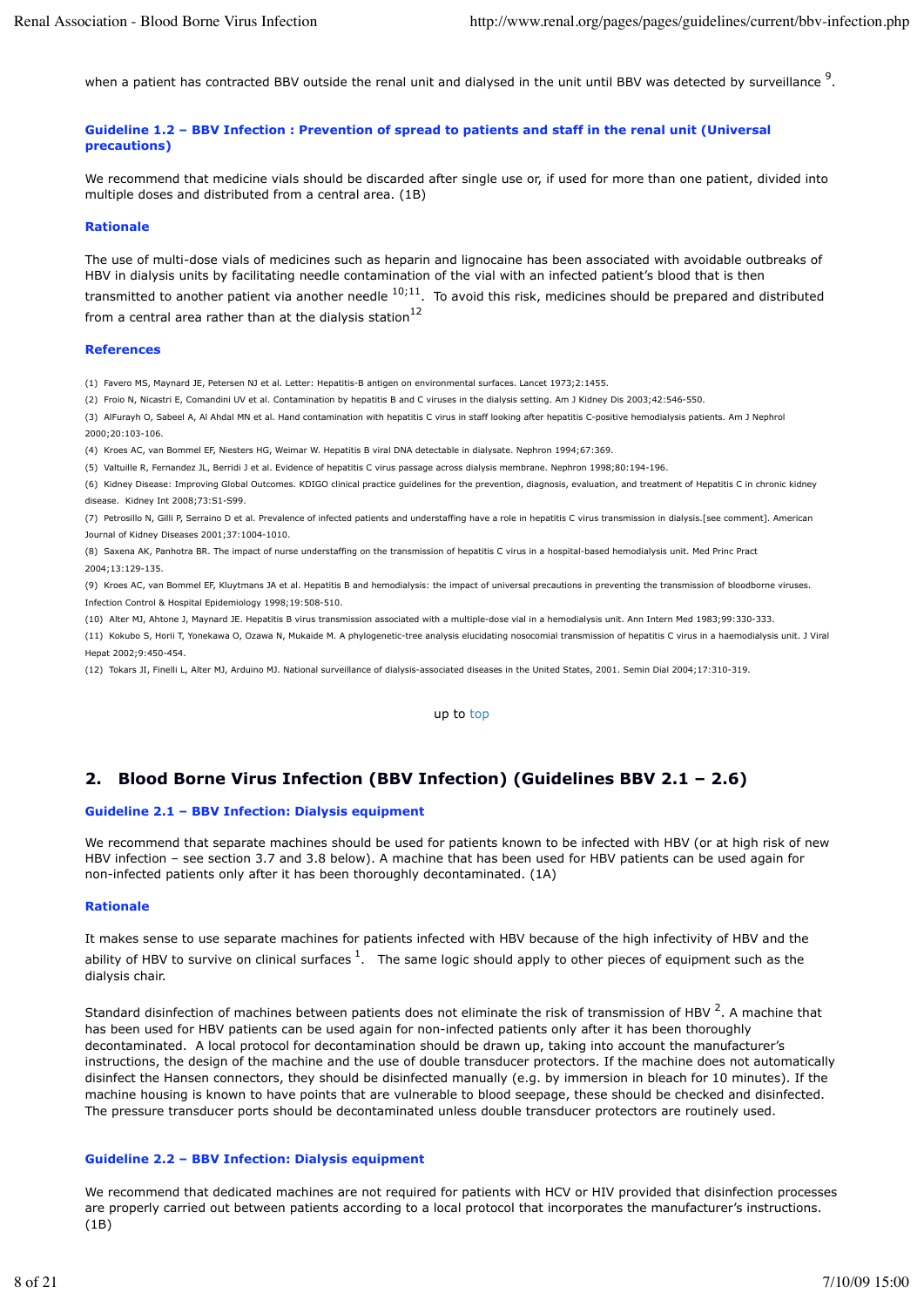(KDIGO Hepatitis C guideline 3.1)

## **Rationale**

The risk of sharing machines and other equipment is lower for HCV and HIV than HBV. Available evidence from large observational studies in several countries including some with high BBV prevalence, indicates that standard disinfection between patients seems to be sufficient to prevent transmission of HCV when strict universal precautions are applied 3-6. The same seems to be true for HIV although the evidence is limited  $^7$ .

### **Guideline 2.3 – BBV Infection: Dialysis equipment**

We recommend that dialysers manufactured for multiple use can be re-used provided there is implementation of, and adherence to, strict infection control procedures to avoid dialysers or blood port caps being switched between patients. (1C)

(KDIGO Hepatitis C guideline 3.1)

### **Rationale**

Dialyser re-use is not currently practiced in the UK. It is possible that reprocessing will become more attractive for environmental reasons or through the introduction of a new generation of dialyser membranes, but units taking this route should only use dialysers that are approved for multiple use, There is evidence that dialyser re-use does not increase the risk of HCV infection if there is a robust mechanism to ensure the dialyser is not used for more than one patient  $8,9$ .

### **Guideline 2.4 – BBV Infection: Dialysis equipment**

We suggest that external transducer protectors on the blood circuit pressure monitoring lines should be inspected by healthcare personnel during and after each dialysis session. If there is evidence of breach by blood or saline then the machine should be taken out of service and machine components that may have come in contact with blood should be replaced or decontaminated by qualified personnel according to a protocol that incorporates the manufacturers' instructions. (2C)

### **Rationale**

As a safety measure, pressure is routinely monitored at one or more points in the blood circuit during the dialysis treatment depending on the type of machine used. The current safety standards require pressure monitoring lines on the disposable blood tubing to have filters fitted to avoid the pressure sensing transducer of the machine coming in to direct contact with the patient's blood. Most machines also have internal protective filters between the pressure monitoring port (to which the line is connected) and the transducer, so that if there is a leak only the internal filter and associated tubing need to be replaced. It was previously thought that leaks associated with these protective systems were rare but recent evidence suggests that may not be the case  $10^{-12}$ . There are some reports of nosocomial transmission of BBV that could implicate contamination of the dialysis machine due to undetected failures of the external filter 13;14.

The filters used to protect the pressure transducers are designed to prevent cross contamination at bloodline pressures <600 mm Hg. However, it appears that leaking of these filters ("breaches") can occur especially if wetting with saline or blood has compromised the integrity of the filter. Some bloodlines are fitted with filters that attach directly to the machine with no tubing between the filter and the machine. A breach may not be recognized unless the filter is visually inspected. There are several measures that can reduce the risk of breach of these filters: monitoring the blood levels in the arterial and venous drip chambers during the haemodialysis session with adjustment as required to prevent overfilling; stopping the blood pump before resetting arterial or venous pressure alarms; and clamping the venous and arterial monitoring bloodlines before removing them from the machine at the end of the dialysis session. Some units now routinely add a second external transducer protector filter in series  $^{13}$  with the one already fitted to the pressure monitoring line which reduces the need for technical interventions that take the machine out of service.

In the unlikely event that the internal filter ruptures, the machine must be taken out of service and decontaminated according to a local protocol that incorporates the manufacturer's instructions.

#### **Guideline 2.5 – BBV Infection: Dialysis equipment**

We recommend that the dialysis machine should be cleaned between patients according to a local protocol that incorporates the manufacturer's instructions. (1C)

## **Rationale**

Cleaning of dialysis machines between patients is a key component of the efforts to minimise the risk of BBV transmission in the renal unit. Dialysis units should establish protocols for cleaning and disinfecting surfaces and equipment in the dialysis unit, including, where appropriate, careful mechanical cleaning before any disinfection process. For each chemical cleaning and disinfectant agent the manufacturer's instructions regarding including appropriate dilution and contact time should be followed. The internal fluid pathways should also be cleaned according to the manufacturer's instructions. HBV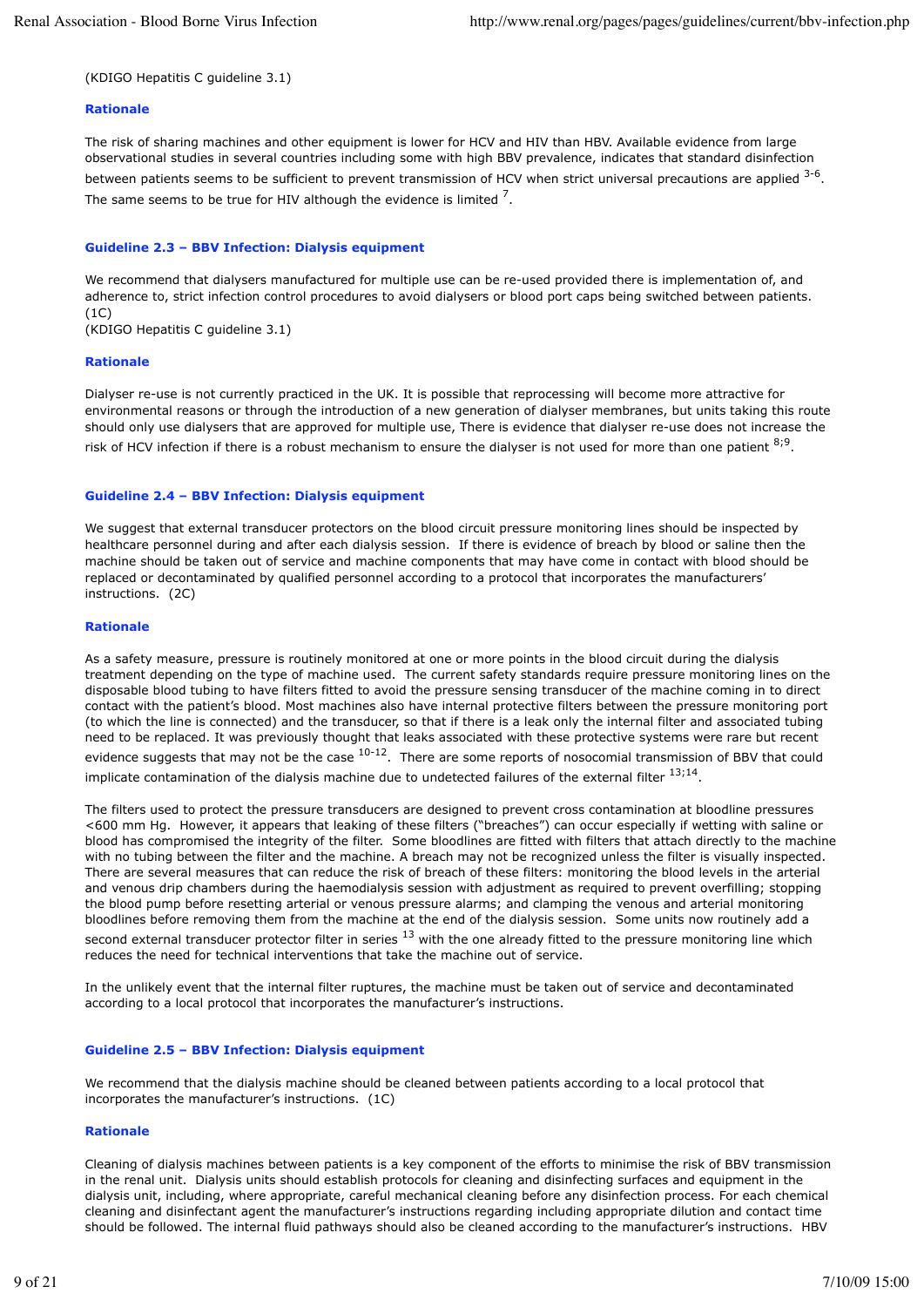DNA and HCV RNA have been detected in dialysate of patients known to have these infections  $^{15,16}$  although it is doubtful if a contaminated dialysis fluid circuit has ever been the direct source of nosocomial infection.

The KDIGO Hepatitis C guidelines <sup>17</sup> included the following Table 1 to summarise hygienic precautions for dialysis machines to minimise the risk of BBV transmission.

**Table 1.** KDIGO Hepatitis C guideline summary of hygienic precautions for dialysis machines. Reproduced from reference 4

## **Definitions**

The 'transducer protector' is a filter (normally a hydrophobic 0.2-mm filter) that is fitted between the pressure monitoring line of the extracorporeal circuit and the pressuremonitoring port of the dialysis machine. The filter allows air to pass freely to the pressure transducer that gives the reading displayed by the machine, but it resists the passage of fluid. This protects the patient from microbiologic contamination (as the pressure monitoring system is not disinfected) and the machine from ingress of blood or dialysate. An external transducer protector is normally fitted to each pressure monitoring line in the blood circuit. A back-up filter is located inside the machine. Changing the internal filter is a technical job.

A 'single-pass machine' is a machine that pumps the dialysate through the dialyzer and then to waste. In general, such machines do not allow fluid to flow between the drain pathway and the fresh pathway except during disinfection.

'Recirculating' machines produce batches of fluid that can be passed through the dialyzer several times**.**

## **Transducer protectors**

External transducer protectors should be fitted to the pressure lines of the extracorporeal circuit.

Before commencing dialysis, staff should ensure that the connection between the transducer protectors and the pressure-monitoring ports is tight as leaks can lead to wetting of the filter.

Transducer protectors should be replaced if the filter becomes wet, as the pressure reading may be affected. Using a syringe to clear the flooded line may damage the filter and increase the possibility of blood passing into the dialysis machine so it is essential to fit a new transducer protector to the monitoring line if this procedure has to be used. If wetting of the filter occurs after the patient has been connected, the line should be inspected carefully to see if any blood has passed through the filter. If any fluid is visible on the machine side, the machine should be taken out of service at the end of the session so that the internal filter can be changed and the housing disinfected.

## **External cleaning**

After each session, the exterior of the dialysis machine should be cleaned with a low-level disinfectant if not visibly contaminated.

If a blood spillage has occurred, the exterior should be disinfected with a commercially available tuberculocidal germicide or a solution containing at least 500 p.p.m.

hypochlorite (a 1:100 dilution of 5% household bleach) if this is not detrimental to the surface of dialysis machines. Advice on suitable disinfectants, and the concentration and contact time required, should be provided by the manufacturer.

If blood or fluid is thought to have seeped into inaccessible parts of the dialysis machine (for example, between modules, behind blood pump), the machine should be taken out of service until it can be dismantled and disinfected.

## **Disinfection of the internal fluid pathways**

It is not necessary for the internal pathways of a single-pass dialysis machines to be disinfected between patients, unless a blood leak has occurred, in which case both the internal fluid pathways and the dialysate-to-dialyzer (Hansen) connectors should be disinfected before the next patient.

If machines are not subjected to an internal disinfection procedure, staff should ensure that sufficient time is available between patients for the external surfaces to be disinfected.

Machines with recirculating dialysate should always be put through an appropriate disinfection procedure between patients.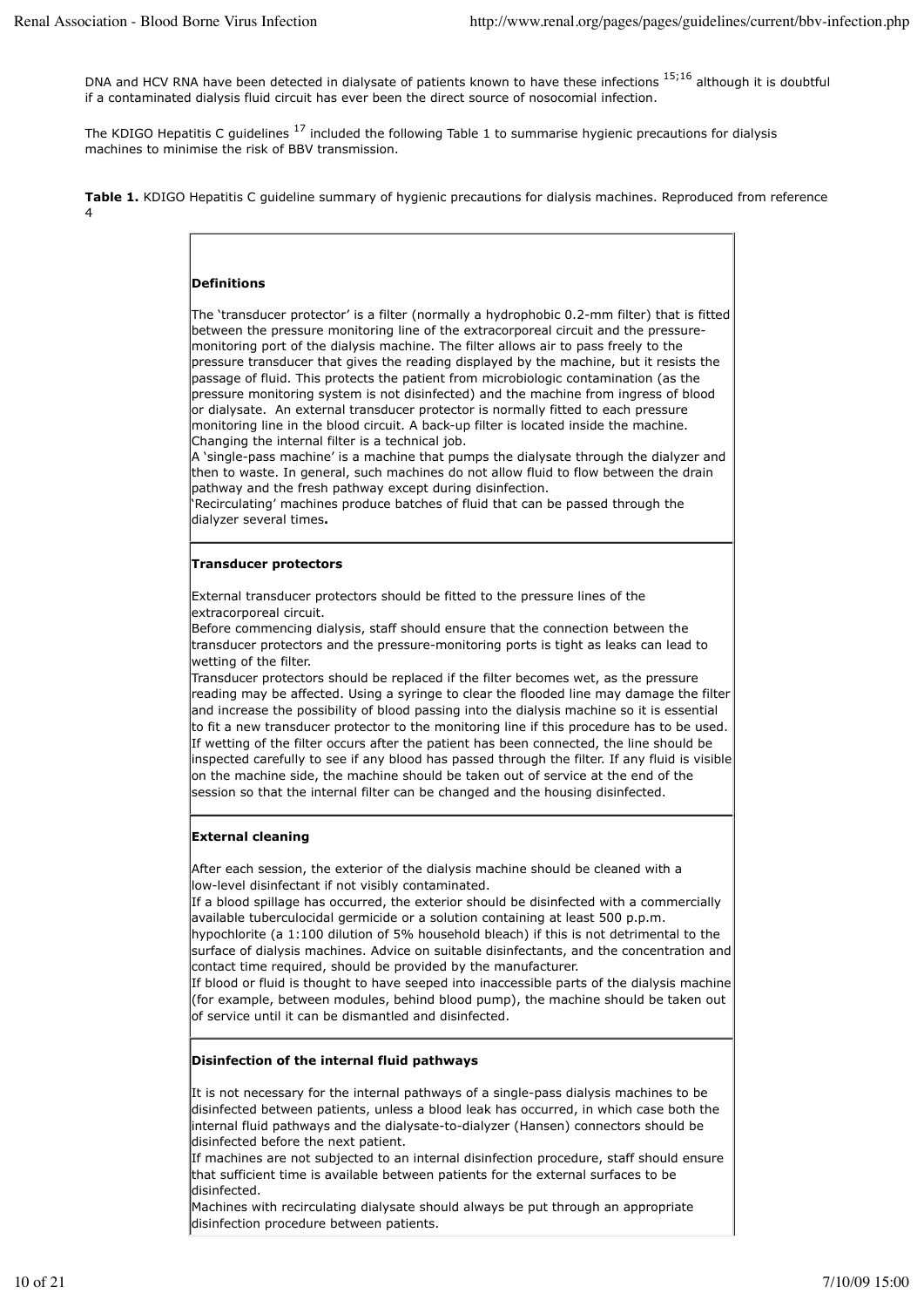#### **References**

- (1) Favero MS, Maynard JE, Petersen NJ et al. Letter: Hepatitis-B antigen on environmental surfaces. Lancet 1973;2:1455.
- (2) Tokars JI, Alter MJ, Miller E, Moyer LA, Favero MS. National surveillance of dialysis associated diseases in the United States--1994. ASAIO J 1997;43:108-119.

(3) Gilli P, Soffritti S, De P, V et al. Prevention of hepatitis C virus in dialysis units. Nephron 1995;70:301-306.

(4) Jadoul M, Cornu C, van Ypersele dS, Jadoul M, Cornu C, Ypersele de Strihou C. Universal precautions prevent hepatitis C virus transmission: a 54 month follow-up of the Belgian Multicenter Study. The Universitaires Cliniques St-Luc (UCL) Collaborative Group. Kidney International 1998;53:1022-1025.

(5) Jadoul M, Poignet JL, Geddes C et al. The changing epidemiology of hepatitis C virus (HCV) infection in haemodialysis: European multicentre study. Nephrol Dial Transplant 2004;19:904-909.

(6) Fissell RB, Bragg-Gresham JL, Woods JD et al. Patterns of hepatitis C prevalence and seroconversion in hemodialysis units from three continents: the DOPPS. Kidney International 2004;65:2335-2342.

(7) Marcus R, Favero MS, Banerjee S et al. Prevalence and incidence of human immunodeficiency virus among patients undergoing long-term hemodialysis. The Cooperative Dialysis Study Group. American Journal of Medicine 1991;90:614-619.

(8) Finelli L, Miller JT, Tokars JI, Alter MJ, Arduino MJ. National surveillance of dialysis-associated diseases in the United States, 2002. Semin Dial 2005;18:52-61.

(9) Jadoul M, Cornu C, van Ypersele de SC. Universal precautions prevent hepatitis C virus transmission: a 54 month follow-up of the Belgian Multicenter Study. The Universitaires Cliniques St-Luc (UCL) Collaborative Group. Kidney Int 1998;53:1022-1025.

(10) U.S.Food and Drug Administration. Center for Devices and Radiological Health. FDA safety alert: Potential cross-contamination linked to hemodialysis treatment. www fda gov/cdrh/safety/althin html [serial online] 99 A.D.; Accessed August 25, 8 A.D.

(11) Health Canada: Therapeutic Products Directorate. Notice to hospitals: Hemodialysis units and blood tubing sets incorporating a transducer protector. Health Canada [serial online] 2004; Accessed September 2, 2008.

(12) Brunet P, Frenkian G, Girard AM et al. [Backward flow of blood in the extracorporal circuit pressure transducers of the generator-monitors of hemodialysis]. [French]. Nephrologie et Therapeutique 2005;1:157-160.

(13) Delarocque-Astagneau E, Baffoy N, Thiers V et al. Outbreak of hepatitis C virus infection in a hemodialysis unit: potential transmission by the hemodialysis machine? Infect Control Hosp Epidemiol 2002;23:328-334.

(14) Savey A, Simon F, Izopet J et al. A large nosocomial outbreak of hepatitis C virus infections at a hemodialysis center.[erratum appears in Infect Control Hosp Epidemiol. 2005 Oct;26(10):810]. Infection Control & Hospital Epidemiology 2005;26:752-760.

(15) Kroes AC, van Bommel EF, Niesters HG, Weimar W. Hepatitis B viral DNA detectable in dialysate. Nephron 1994;67:369.

(16) Valtuille R, Fernandez JL, Berridi J et al. Evidence of hepatitis C virus passage across dialysis membrane. Nephron 1998;80:194-196.

(17) Kidney Disease: Improving Global Outcomes. KDIGO clinical practice guidelines for the prevention, diagnosis, evaluation, and treatment of Hepatitis C in chronic kidney disease. Kidney Int 2008;73:S1-S99.

#### up to top

## **3. Blood Borne Virus Infection (BBV Infection) (Guidelines BBV 3.1 – 3.12)**

#### **Guideline 3.1 – BBV Infection : BBV surveillance in dialysis patients**

We recommend that all patients starting haemodialysis (including patients with acute kidney injury) or returning to haemodialysis after another modality of renal replacement therapy should be known to be plasma HBV surface antigen (HbsAg) negative before having dialysis on the main dialysis unit. (1A)

### **Guideline 3.2 – BBV Infection : BBV surveillance in dialysis patients**

We recommend that patients who require haemodialysis before the result of the HBsAg test is known should be dialysed in an area that is segregated from the main dialysis unita and the machine should not be used for another patient until the result is known to be negative or the machine has been decontaminated (see 2.1). (1A)

*a The DoH report 2002 1 defined segregation between infected and clean areas in a renal unit as being "functionally complete with no possibility of traffic between the two" and suggested there be a physical barrier such as walls or screens between these infected and clean areas".*

#### **Guideline 3.3 – BBV Infection : BBV surveillance in dialysis patients**

We recommend that patients on regular hospital haemodialysis who are immune to hepatitis B immunisation (annual anti HBs antibody titre >100mIU/ml; see section 5 below), only need to be tested for HBsAg once a year. Non-responders should be tested at least every 3 months. (1C)

#### **Guideline 3.4 – BBV Infection : BBV surveillance in dialysis patients**

We recommend that patients on regular hospital haemodialysis should be tested for HCV antibody at least every 6 months. (1C)

(KDIGO Hepatitis C guideline 1.2.2)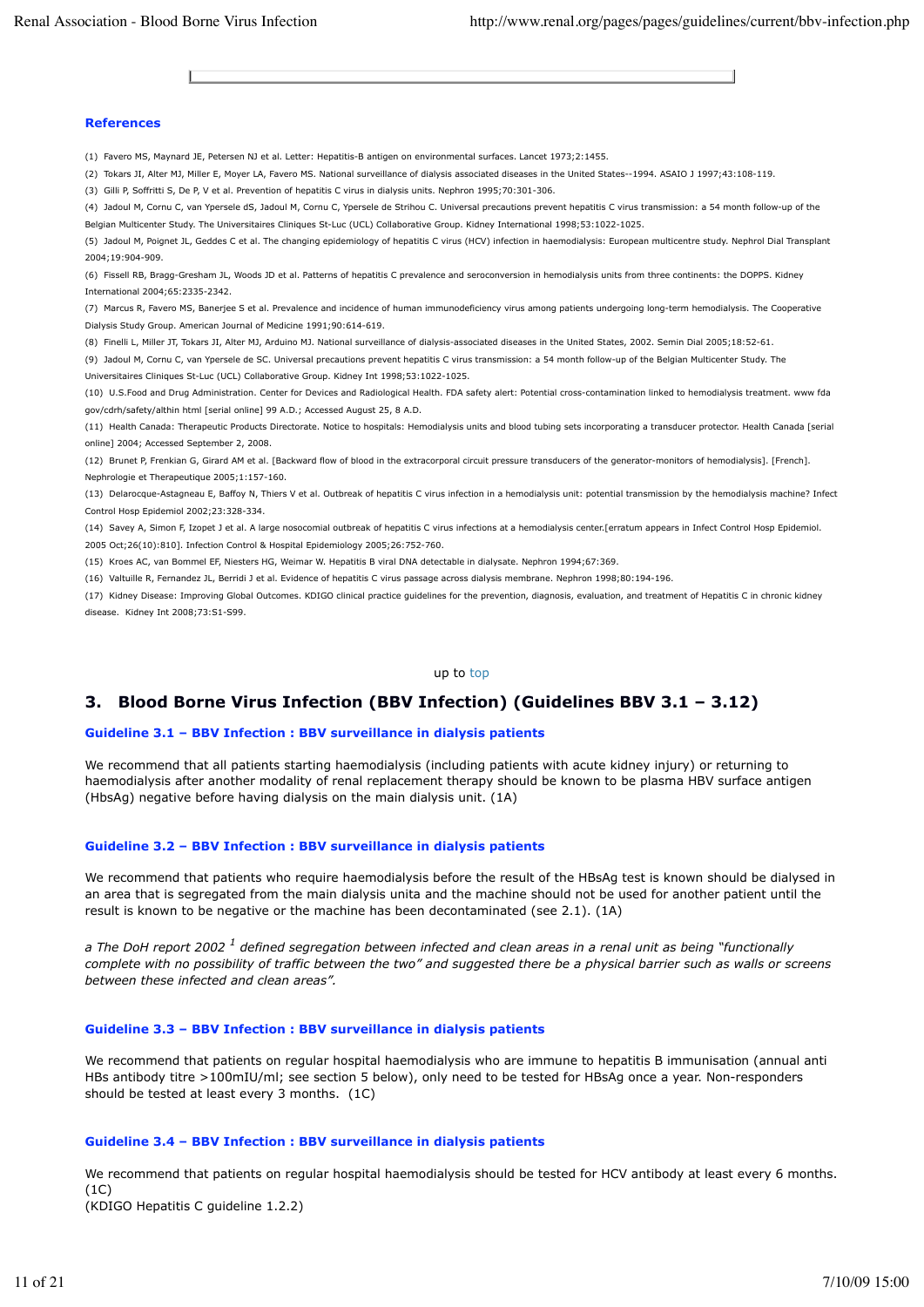## **Guideline 3.5 – BBV Infection : BBV surveillance in dialysis patients**

We recommend that antibody surveillance testing for HIV is not necessary for patients on regular hospital haemodialysis unless the patient is at high risk (see table 2). (1C)

#### **Guideline 3.6 – BBV Infection : BBV surveillance in dialysis patients**

We suggest that patients who do not consent to BBV surveillance as described above should have dialysis in a segregated area unless they are known to be HBV immune. If patients who are known to be HBV immune do not consent to BBV surveillance then they should be managed in the same way as patients with HCV infection (see section 4). (2C)

## **Rationale (for 3.1 - 3.6)**

Patients with established renal failure are often asymptomatic when infected by BBV and so a surveillance system is required to detect new BBV infection and implement measures to limit the opportunity for nosocomial spread  $^2$ . The frequency of surveillance testing should be determined in part by the local prevalence and incidence of infection. The UK is a low prevalence country for BBV infection in patients with established renal failure and so surveillance can be less frequent than in higher risk countries<sup>3</sup>. However surveillance needs to be enhanced if the patient's overall risk is high or if the individual patient experiences an event that increases the risk. The definitions of high risk patients and high risk events applied in the recent KDIGO Hepatitis C guidelines were those of the American Association for the study of Liver Disease <sup>4</sup> (Table 2).

Table 2. Patients at high risk for new BBV infection (adapted from American Association for the study of Liver Disease <sup>4</sup>)

| Who have injected illicit drugs recently                                                               |  |
|--------------------------------------------------------------------------------------------------------|--|
| With other BBV infection                                                                               |  |
| Unexplained abnormal aminotransferase levels                                                           |  |
| Who have recently received a kidney transplant or blood from a donor known to be<br>linfected with BBV |  |
| Who have sexual partners with BBV infection                                                            |  |

Previous guidelines have recommended HBsAg testing every 3 months for normal risk patients and the recent KDIGO guidelines recommend 6 monthly testing for HCV antibody using a 3rd generation assay  $3$ . The extremely low probability of acquiring HIV infection in UK dialysis units does not justify regular surveillance for otherwise low risk patients.

Testing for HBsAg is sufficient for the diagnosis of HBV infection in the majority of dialysis patients. However occult HBV infection (the presence of HBV DNA detectable by real time PCR in the absence of detectable HbsAg) has been reported in 3.8% of chronic haemodialysis patients in one Canadian centre <sup>5</sup>. There are reports of transmission of HBV infection from patients with occult HBV infection though, to date, not in association with haemodialysis <sup>6;7</sup>. As nucleic acid testing (NAT) testing becomes more widely available this is likely to be used to enhance HBV surveillance in renal units. For most units these surveillance measures will require agreements with virology laboratories to perform and report these screening tests at appropriate intervals.

### **Guideline 3.7 – BBV Infection : BBV surveillance in dialysis patients**

We recommend that patients returning from dialysing outside the UK should have a risk assessment for potential exposure to BBV abroad. Where exposure is considered likely, enhanced surveillance testing for BBV should be instituted and patients should have dialysis in a segregated area until the HbsAg is known to be negative (see 3.8 below) unless they are known to be HBV immune (anti-HBs >100mIU/mL within the last 12 months). (1B)

#### **Guideline 3.8 – BBV Infection : BBV surveillance in dialysis patients**

We recommend that enhanced surveillance in patients deemed to be at high risk after returning from abroad should consist of HCV RNA (or HCV core antibody) every 2 weeks for 3 months and, if not known to be HBV immune (anti-HBs >100mIU/mL within the last 12 months), HbsAg (or plasma HBV DNA) every 2 weeks for 3 months. Nucleic acid testing (NAT) for HCV and HBV in the first 1-2 months virtually excludes acute infection. If HIV is a possibility screening with 4th generation (antigen/antibody combination) assays should be used. (1B)

#### **Guideline 3.9 – BBV Infection : BBV surveillance in dialysis patients**

We recommend that patients at high risk for new BBV infection (see table 2) should also have enhanced surveillance as described in 3.8. (1B)

**Guideline 3.10 – BBV Infection : BBV surveillance in dialysis patients**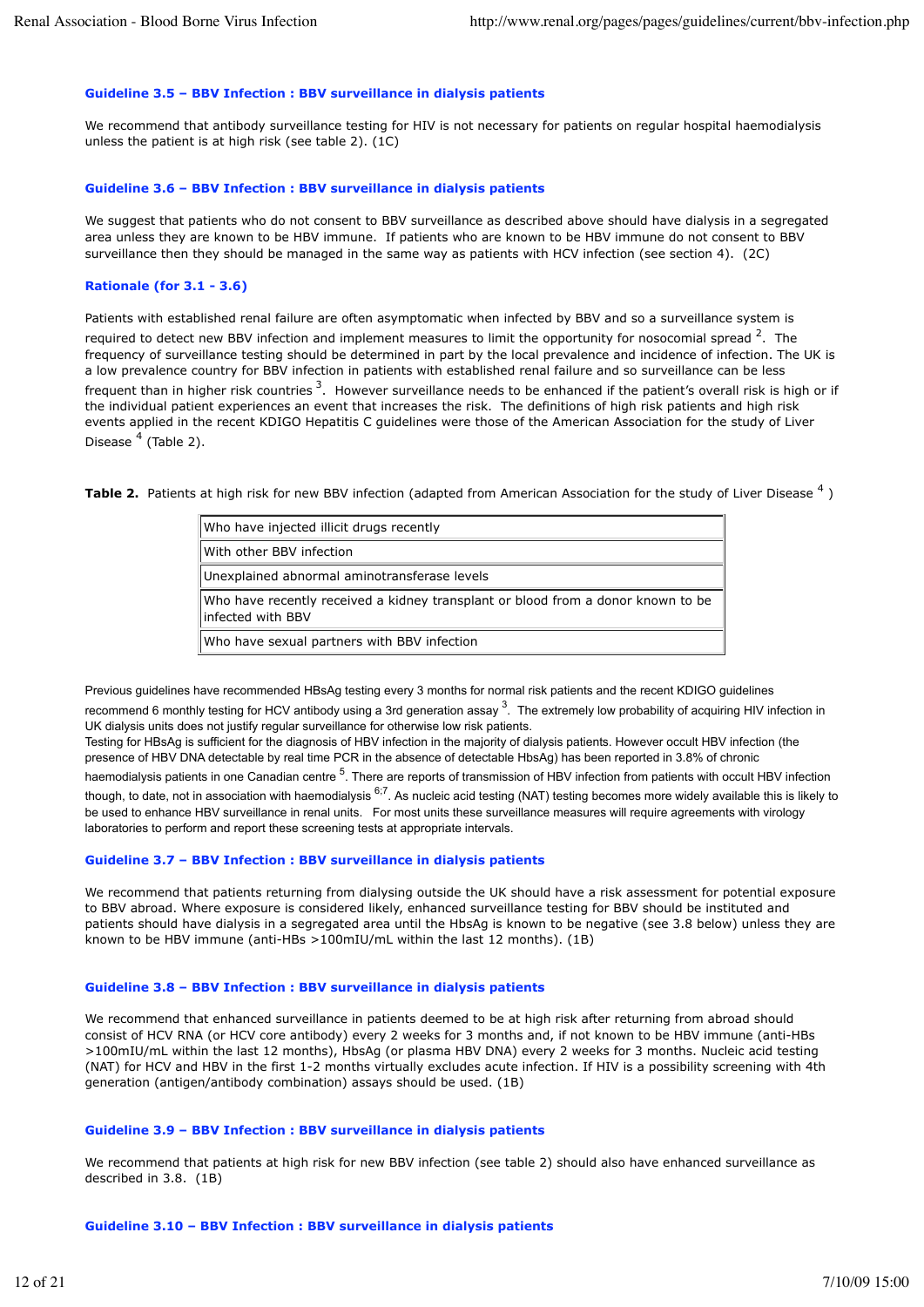We recommend that testing for HBV DNA and HCV RNA should be performed in haemodialysis patients with unexplained abnormal serum aminotransferase concentrations. (1B) (KDIGO Hepatitis C guideline 1.2.3)

### **Guideline 3.11 – BBV Infection : BBV surveillance in dialysis patients**

We recommend that if a new BBV infection in a haemodialysis unit is identified, testing for viral RNA or DNA should be performed in all patients who may have been exposed (see section 7). (1B) (KDIGO Hepatitis C guideline 1.2.4)

### **Guideline 3.12 – BBV Infection : BBV surveillance in dialysis patients**

We recommend that testing for HCV antibody should be by third generation ELISA. (1B)

### **Rationale (for guidelines 3.7 - 3.12)**

It makes sense to adopt the improved assays to detect acute BBV infection in patients at increased risk for BBV infection. Detection of HCV RNA by PCR techniques has now become more widely available <sup>8</sup>. This has the advantage of being more sensitive than HCV antibody detection and, in patients with acute infection, is detectable within 1-2 weeks of the acute infection which is up to six weeks before HCV antibody <sup>4</sup>. Furthermore, some patients with HCV infection do not develop detectable antibody. More recently still HCV detection by HCV core antigen (HCVcAg) has become available as a combination assay with HCV antibody. In acute infection HCVcAg becomes detectable only 2 days after HCV RNA and is an easier test to perform than HCV RNA detection by PCR  $9,10$ . Current evidence suggests that these more sensitive assays will be able to exclude acute infection more quickly in patients returning from high risk areas abroad but in the meantime we have continued with the previous recommendation for 3 months of enhanced surveillance. The false negative rate for third generation ELISA assays for HCV antibody is sufficiently low to make it still acceptable as the appropriate test for routine surveillance of haemodialysis patients  $3,8$ .

Judging the level of 'risk' for patients returning from haemodialysis units outside the UK is difficult and will inevitably involve a subjective assessment because the individuals who need to assess the risk will not be able to directly observe the measures in place to prevent BBV transmission within the unit being visited. Patients should be encouraged to discuss their travel plans with the dialysis unit staff well in advance.

#### **Audit measure**

What proportion of prevalent patients are known to be immune to HBV (anti HBs >10mU/mL within the last year). Of the remainder, what proportion has a HBsAg test result from within the last 3 calendar months?

### **Research**

Survey of occult HBV and HCV infection in UK.

#### **References**

(1) Recommendations of a working group convened by the Public Health Laboratory Service (PHLS) on behalf of the Department of Health. Good Practice Guidelines for Renal Dialysis/Transplantation Units. Prevention and control of blood-borne virus infection. 2002.

(2) Roll M, Norder H, Magnius LO, Grillner L, Lindgren V. Nosocomial spread of hepatitis B virus (HBV) in a haemodialysis unit confirmed by HBV DNA sequencing. J Hosp Infect 1995;30:57-63.

(3) Kidney Disease: Improving Global Outcomes. KDIGO clinical practice guidelines for the prevention, diagnosis, evaluation, and treatment of Hepatitis C in chronic kidney disease. Kidney Int 2008;73:S1-S99.

(4) Strader DB, Wright T, Thomas DL, Seeff LB. Diagnosis, management, and treatment of hepatitis C. Hepatology 2004;39:1147-1171.

(5) Minuk GY, Sun DF, Greenberg R et al. Occult hepatitis B virus infection in a North American adult hemodialysis patient population. Hepatology 2004;40:1072-1077.

(6) Liu CJ, Chen DS, Chen PJ. Epidemiology of HBV infection in Asian blood donors: emphasis on occult HBV infection and the role of NAT. J Clin Virol 2006;36 Suppl 1:S33-S44.

(7) Liu CJ, Kao JH, Chen DS. Molecular assays for hepatitis B virus infection. Hepatology 2003;38:1311.

(8) Rahnavardi M, Hosseini Moghaddam SM, Alavian SM. Hepatitis C in hemodialysis patients: current global magnitude, natural history, diagnostic difficulties, and preventive measures. Am J Nephrol 2008;28:628-640.

(9) Courouce AM, Le Marrec N, Bouchardeau F et al. Efficacy of HCV core antigen detection during the preseroconversion period. Transfusion 2000;40:1198-1202.

(10) Fabrizi F, de Vecchi AF, Como G et al. De novo HCV infection among dialysis patients: a prospective study by HCV core antigen ELISA assay. Alimentary Pharmacology & Therapeutics 2005;21:861-869.

up to top

## **4. Blood Borne Virus Infection (BBV Infection) (Guidelines BBV 4.1 – 4.4)**

**Guideline 4.1 – BBV Infection : Segregation of patients infected with BBV or at high risk of new BBV infection**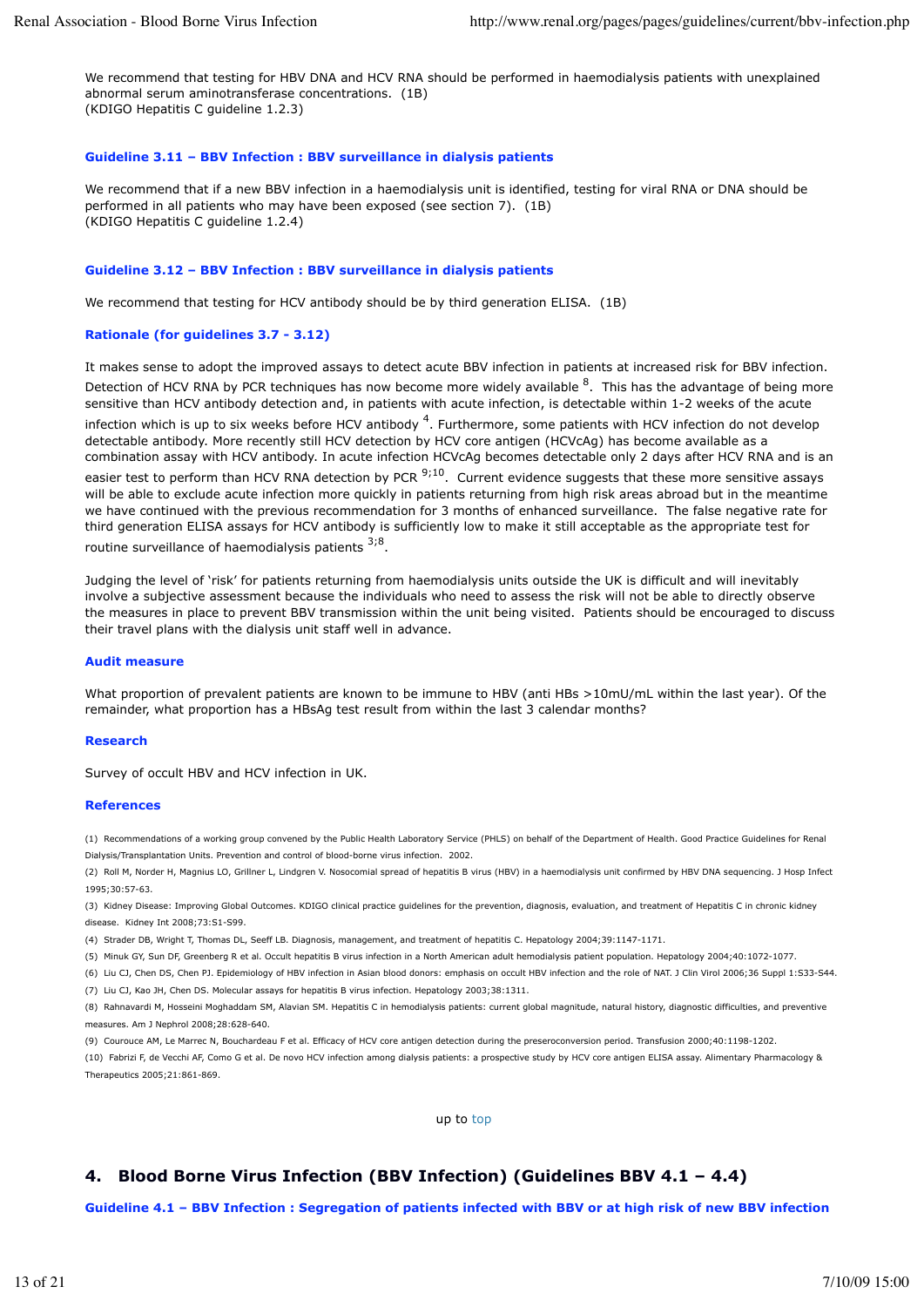We recommend that patients infected with HBV should be dialysed in an area that is segregateda from the main dialysis unit. (1A)

*a The DoH report 2002 defined segregation between infected and clean areas in a renal unit as being "functionally complete with no possibility of traffic between the two" and suggested there be a physical barrier such as walls or screens between these infected and clean areas.*

### **Rationale**

There is ample evidence that suggests 'horizontal' (patients not sharing a machine) and 'vertical' (patients sharing a machine) transmission of HBV occurs when patients with HBV are dialysed beside uninfected patients  $^2$ . The risk of HBV transmission has been shown to be reduced if patients with HBV are dialysed in an area that is segregated from the "clean" area of the dialysis unit <sup>3-5</sup>. Transmission has been reported in situations where health workers care for infected and non-infected patients on the same haemodialysis shift.

### **Guideline 4.2 – BBV Infection : Segregation of patients infected with BBV or at high risk of new BBV infection**

We recommend that healthcare workers performing dialysis on patients infected with HBV infection, whenever possible, should not dialyse patients without HBV infection at the same time. (1C)

#### **Guideline 4.3 – BBV Infection : Segregation of patients infected with BBV or at high risk of new BBV infection**

We recommend that patients with HCV or HIV do not need to be dialysed in a segregated area but more experienced staff should be allocated to dialyse these patients. (1C) (KDIGO Hepatitis C guideline 3.1)

### **Rationale (for guidelines 4.2 - 4.3)**

As stated earlier the risk of nosocomial transmission appears to be much lower for HCV and HIV than HBV. In a study from Italy HCV RNA was detected on the outer surface of the inlet-outlet connector of a dialysis machine used for HCV non-infected patients but there no evidence of any patients becoming infected <sup>6</sup>. Data from the Dialysis Outcomes and Practice Patterns (DOPPS) study indicated that HCV seroconversion was not less likely when patients with HCV were segregated for haemodialysis <sup>7</sup>. Similarly a prospective multi-centre Belgian study showed that re-enforcement of universal precautions without segregation was sufficient to reduce the incidence of HCV infection from 1.41% to 0 8 and this is supported by other observational studies  $6;9-11$ . In a large prospective multicentre study in the USA there were no cases of HIV infection in the subsequent year in centres where other patients with HIV were being dialysed with the implementation of universal precautions  $^{12}$ . These observations are re-assuring but the numerous reports of HCV and HIV transmission in dialysis units 13-22 emphasise the importance of local monitoring of the implementation of infection control procedures outlined in sections 1 and 2. There is evidence from areas with a high prevalence of HCV infection that segregation is associated with reduced nosocomial infection both from a randomised control trial in Iran <sup>23</sup> and observational studies <sup>24-27</sup> though isolation should not be seen as a substitute for strict contamination control procedures. For a low BBV prevalence country like the UK it seems reasonable to propose segregation facilities are prioritised for patients with HBV infection but are also used for patients with HCV and HIV infection if there are concerns about the implementation of contamination control procedures.

The same principles should apply to patients with BBV who are admitted for in-patient care in the renal unit. Every effort must be made to ensure that these measures do not compromise the care of the patient being segregated.

#### **References**

- (1) Recommendations of a working group convened by the Public Health Laboratory Service (PHLS) on behalf of the Department of Health. Good Practice Guidelines for Renal Dialysis/Transplantation Units. Prevention and control of blood-borne virus infection. 2002.
- (2) Tokars JI, Alter MJ, Miller E, Moyer LA, Favero MS. National surveillance of dialysis associated diseases in the United States--1994. ASAIO J 1997;43:108-119.
- (3) Tokars JI, Alter MJ, Favero MS, Moyer LA, Bland LA. National surveillance of dialysis associated diseases in the United States, 1991. ASAIO J 1993;39:966-975.
- (4) Hepatitis B in retreat from dialysis units in United Kingdom in 1973. Public Health Laboratory Service Survey. Br Med J 1976;1:1579-1581.
- (5) Najem GR, Louria DB, Thind IS et al. Control of hepatitis B infection. The role of surveillance and an isolation hemodialysis center. JAMA 1981;245:153-157.

(6) Froio N, Nicastri E, Comandini UV et al. Contamination by hepatitis B and C viruses in the dialysis setting. Am J Kidney Dis 2003;42:546-550.

(7) Fissell RB, Bragg-Gresham JL, Woods JD et al. Patterns of hepatitis C prevalence and seroconversion in hemodialysis units from three continents: the DOPPS. Kidney International 2004;65:2335-2342.

(8) Jadoul M, Cornu C, van Ypersele dS, Jadoul M, Cornu C, Ypersele de Strihou C. Universal precautions prevent hepatitis C virus transmission: a 54 month follow-up of the Belgian Multicenter Study. The Universitaires Cliniques St-Luc (UCL) Collaborative Group. Kidney International 1998;53:1022-1025.

(9) Jadoul M, Poignet JL, Geddes C et al. The changing epidemiology of hepatitis C virus (HCV) infection in haemodialysis: European multicentre study. Nephrol Dial Transplant 2004;19:904-909.

(10) Taal MW, Zyl-Smit R. Hepatitis C virus infection in chronic haemodialysis patients--relationship to blood transfusions and dialyser re-use. S Afr Med J 2000;90:621-625.

(11) Stragier A, Jadoul M. Should dialysis machines be disinfected between patients' shifts? Edtna-Erca Journal 2003;29:73-76.

(12) Marcus R, Favero MS, Banerjee S et al. Prevalence and incidence of human immunodeficiency virus among patients undergoing long-term hemodialysis. The Cooperative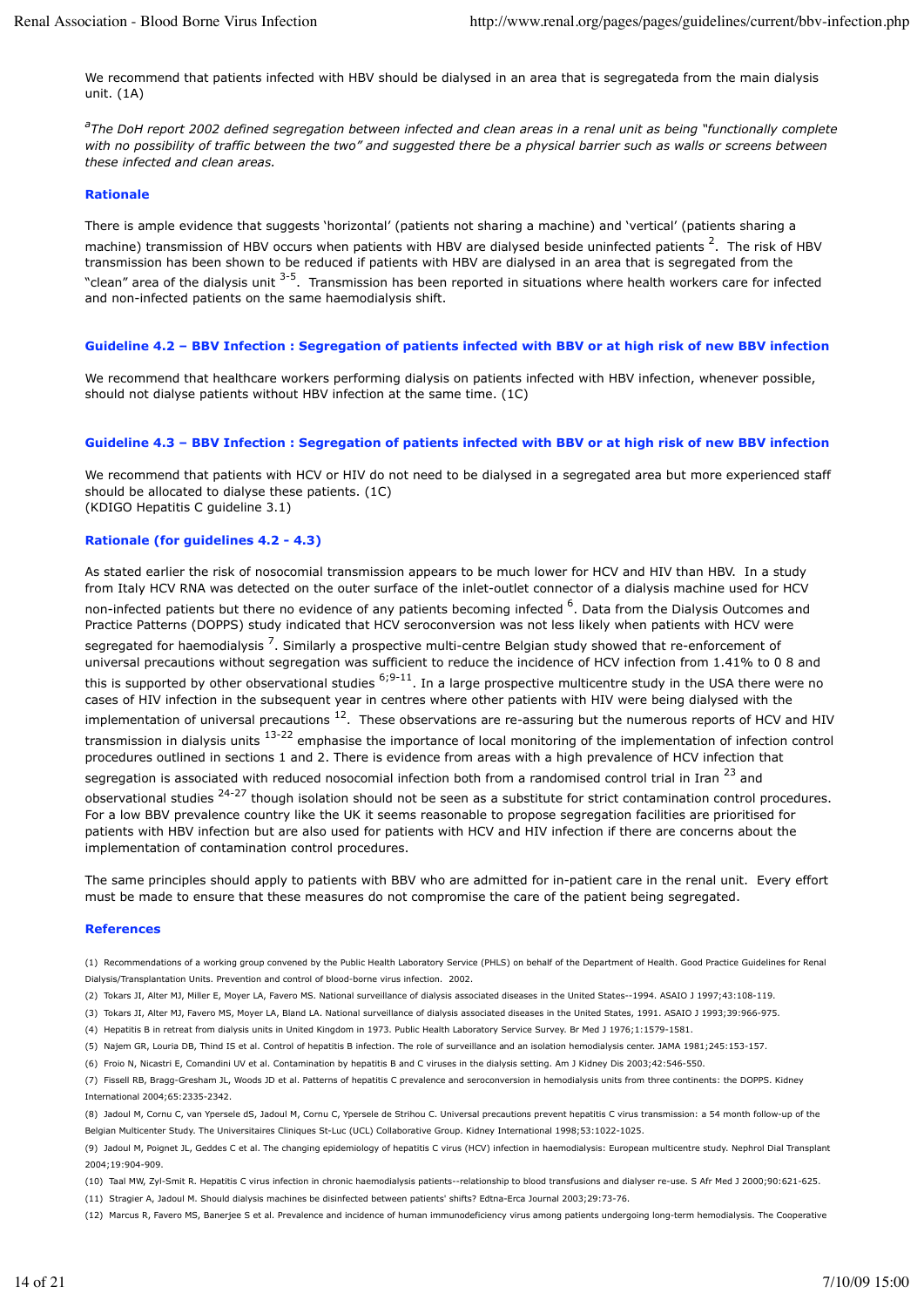Dialysis Study Group. American Journal of Medicine 1991;90:614-619.

(13) Spada E, Abbate I, Sicurezza E et al. Molecular epidemiology of a hepatitis C virus outbreak in a hemodialysis unit in Italy. J Med Virol 2008;80:261-267.

(14) Allander T, Medin C, Jacobson SH, Grillner L, Persson MA. Hepatitis C transmission in a hemodialysis unit: molecular evidence for spread of virus among patients not sharing equipment. J Med Virol 1994;43:415-419.

(15) Simon N, Courouce AM, Lemarrec N, Trepo C, Ducamp S. A twelve year natural history of hepatitis C virus infection in hemodialyzed patients. Kidney Int 1994;46:504-511.

(16) McLaughlin KJ, Cameron SO, Good T et al. Nosocomial transmission of hepatitis C virus within a British dialysis centre. Nephrol Dial Transplant 1997;12:304-309.

(17) Castell J, Gutierrez G, Castell J, Gutierrez G. [Outbreak of 18 cases of hepatitis C in a hemodialysis unit]. [Spanish]. Gaceta Sanitaria 2005;19:214-220.

(18) Kondili LA, Genovese D, Argentini C et al. Nosocomial transmission in simultaneous outbreaks of hepatitis C and B virus infections in a hemodialysis center. Eur J Clin Microbiol Infect Dis 2006;25:527-531.

(19) Velandia M, Fridkin SK, Cardenas V et al. Transmission of HIV in dialysis centre. Lancet 1995;345:1417-1422.

(20) El Sayed NM, Gomatos PJ, Beck-Sague CM et al. Epidemic transmission of human immunodeficiency virus in renal dialysis centers in Egypt. J Infect Dis 2000;181:91-97.

(21) Hmaied F, Ben Mamou M, Saune-Sandres K et al. Hepatitis C virus infection among dialysis patients in Tunisia: incidence and molecular evidence for nosocomial transmission. Journal of Medical Virology 2006;78:185-191.

(22) Sartor C, Brunet P, Simon S et al. Transmission of hepatitis C virus between hemodialysis patients sharing the same machine. Infection Control & Hospital Epidemiology 2004;25:609-611.

(23) Shamshirsaz AA, Kamgar M, Bekheirnia MR et al. The role of hemodialysis machines dedication in reducing Hepatitis C transmission in the dialysis setting in Iran: a multicenter prospective interventional study. BMC Nephrology 2004;5:13.

(24) Saxena AK, Panhotra BR. The impact of nurse understaffing on the transmission of hepatitis C virus in a hospital-based hemodialysis unit. Med Princ Pract 2004;13:129-135.

(25) Saxena AK, Panhotra BR, Sundaram DS et al. Impact of dedicated space, dialysis equipment, and nursing staff on the transmission of hepatitis C virus in a hemodialysis unit of the middle east. American Journal of Infection Control 2003;31:26-33.

(26) Gallego E, Lopez A, Perez J et al. Effect of isolation measures on the incidence and prevalence of hepatitis C virus infection in hemodialysis. Nephron 2006;104:c1-c6. (27) Barril G, Traver JA, Barril G, Traver JA. Decrease in the hepatitis C virus (HCV) prevalence in hemodialysis patients in Spain: effect of time, initiating HCV prevalence studies and adoption of isolation measures. Antiviral Research 2003;60:129-134.

up to top

# **5. Blood Borne Virus Infection (BBV Infection) (Guidelines BBV 5.1 – 5.8)**

## **Guideline 5.1 – BBV Infection : Immunisation of patients against hepatitis B**

We recommend that patients who require renal replacement therapy (RRT) for CKD should be immunised against HBV. (1A)

## **Rationale**

The introduction of HBV immunisation was associated with a reduction in the incidence of HBV infection in dialysis units  $^1$ . A randomised controlled trial of immunisation suggested a reduction in HBV infection <sup>2</sup> and a case controlled study demonstrated a 70% reduction in HBV infection in patients who had received HBV immunisation compared with those who had not <sup>3</sup>. Despite the lower probability of HBV infection in peritoneal dialysis patients compared with HD patients <sup>4</sup> patients planning to have peritoneal dialysis should also be immunised as there is a sufficiently high probability that they will require haemodialysis at some point.

Passive immunisation with HBV immunoglobulin was previously shown to be effective in reducing the incidence of HBV infection in patients and staff in dialysis units <sup>5</sup> but this has now been superseded by active immunisation.

## **Guideline 5.2 – BBV Infection : Immunisation of patients against hepatitis B**

We recommend that patients who are likely to require RRT should be identified, whenever possible, early in the course of their disease to receive HBV immunisation. (1A)

## **Rationale**

The proportion of patients achieving adequate anti HBs antibody titres after immunisation is lower in patients with CKD than in the general population  $6,7,8$  and is lower in advanced CKD compared with milder

stages of CKD 9-11.

## **Guideline 5.3 – BBV Infection : Immunisation of patients against hepatitis B**

We suggest that patients who are at high risk for previous HBV infection should be known to have undetectable anti HB core antibody (anti HBc) before administering an immunisation schedule. (2B)

#### **Rationale**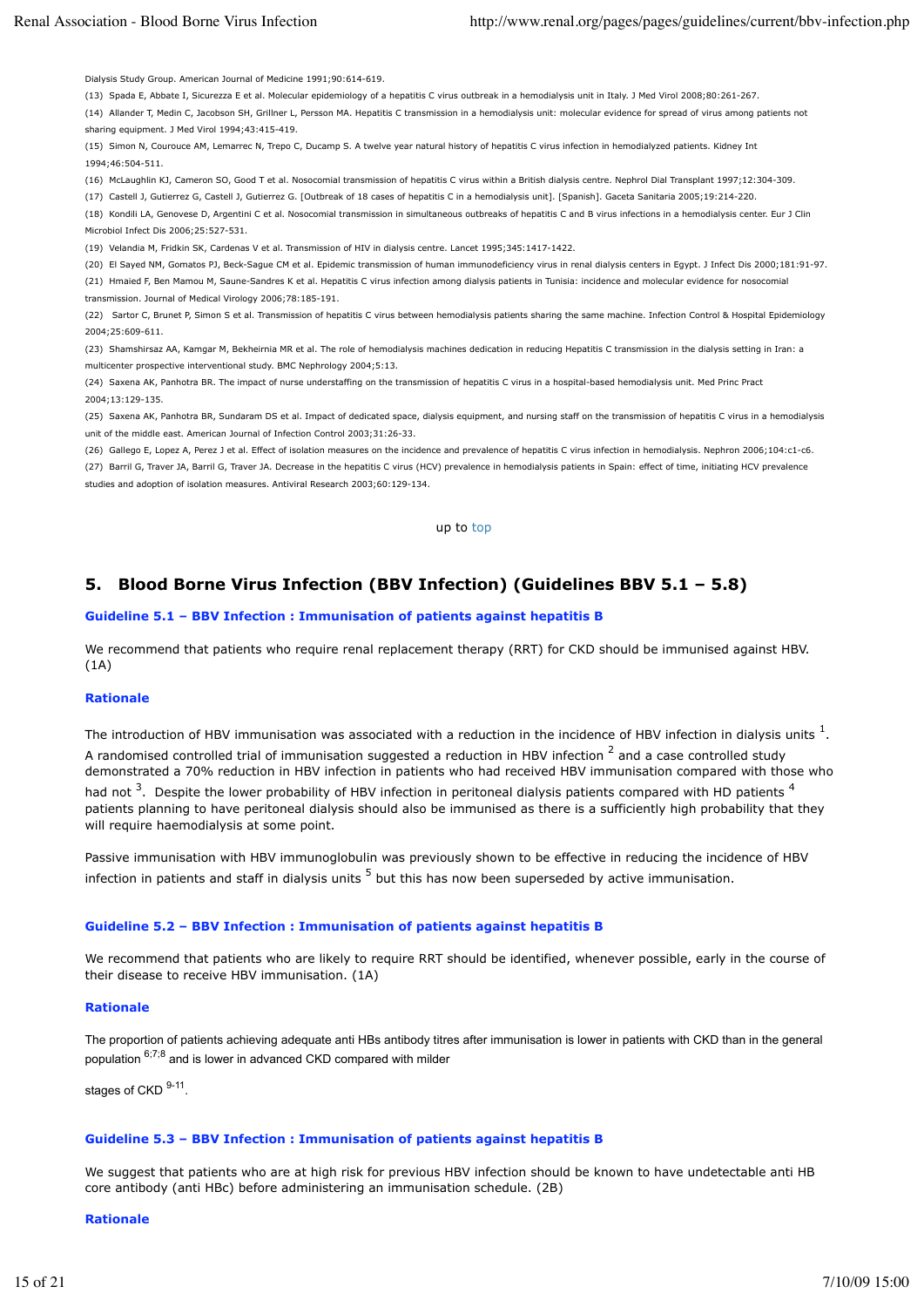The need for pre-immunisation screening for anti HBc to avoid unnecessary immunisation should be guided by the likelihood that an individual has been exposed to HBV or previous vaccine as a study in the USA suggests that pre-immunisation screening is cost-effective only in populations in which the prevalence of HBV infection exceeds 30% <sup>12</sup>. Most patients in the UK therefore do not need pre-immunisation screening for anti HBc.

## **Guideline 5.4 – BBV Infection : Immunisation of patients against hepatitis B**

We recommend that the initial HBV immunisation schedule should involve high doses, frequent doses or both (Fendrix 20µg at 0, 1, 2 and 6 months; Engerix B 40µg at 0, 1, 2 and 6 months; or HBvaxPRO 40µg at 0, 1 and 6 months). (1A)

## **Guideline 5.5 – BBV Infection : Immunisation of patients against hepatitis B**

We recommend that the vaccines are licensed for intramuscular route (deltoid muscle) but, if sufficient expertise exists, the intradermal route is more effective. (1A)

## **Rationale (for 5.4 and 5.5)**

There are several reports of increased success of immunisation if higher individual doses of vaccine are used, a greater number of doses are given and if the intradermal route is used  $^{13-18}$ . Most studies have shown that a 4 dose double dose schedule over 6 months is superior to the conventional 3 dose immunisation schedule  $^{19;20}$ . This is also logistically easier than identifying non-responders to the 3 dose schedule and administering a booster dose. There is some evidence that HBV vaccine with the adjuvant ASO4 (Fendrix) is more immunogenic than Engerix B<sup>21</sup>. There has been recent interest in adding immunostimulants to improve the success of HBV immunisation in patients with CKD<sup>22-25</sup> but it is too early to make a firm recommendation and reports have, in some cases, had conflicting conclusions <sup>26;27</sup>.

## **Guideline 5.6 – BBV Infection : Immunisation of patients against hepatitis B**

We recommend that patients should be regarded as a 'responder' if anti HBs antibody titre is >10mIU/mL 8 weeks after completing immunisation. (1C)

## **Rationale**

Response should be assessed by measuring plasma anti HBs antibody 8 weeks after completion of the immunisation schedule. There is on-going debate about what constitutes a response to immunisation. Conventionally >100mIU/ml was regarded as conferring immunity but there is evidence that even patients who have a lower peak response

(10-100mIU/ml) will not become chronic carriers of HBV  $^{28,29}$ . The significance of this titre was illustrated in a five-year follow-up study of 773 homosexual men vaccinated in 1980; most severe infections occurred among those who never achieved a titre >9.9mIU/ml. The risk of late infection in those with an initial tiTre of >9.9mIU/mL increased markedly when antibody levels decreased below 10mIU/mL, but only 1 of 34 of these late infections resulted in viraemia and liver inflammation  $^{29}$ . It is worth being aware of the possibility of HBV surface mutants that can cause HBV infection in patients with apparently adequate anti HBs titres and seem to occur in endemic regions with large HBV vaccination programs (vaccine escape mutants)  $30,31$ .

## **Guideline 5.7 – BBV Infection : Immunisation of patients against hepatitis B**

We recommend that responders to HBV immunisation (as described in 5.6) should receive a further booster dose if the annual anti HBs titre is <100mIU/mL. (1B)

## **Rationale**

More than half of haemodialysis patients who respond to immunisation do not maintain detectable antibody <sup>32</sup>. In one of the early randomised controlled studies of immunisation there were 4 cases of hepatitis B infection in dialysis patients who had an apparent response to immunisation in whom the antibody levels had waned, suggesting a strategy of antibody surveillance and booster doses may be worthwhile  $^2$ . In one small Italian study the monitoring of antibody titers and the administration of additional doses enabled maintenance of protective HBV antibody levels in 96% of patients 4 years after initial immunisation 33.

Previous guidelines have also recommended annual testing of patients who have ever achieved a HBV titre >10mIU/mL with administration of a booster dose of vaccine if titre <100mIU/ml but we acknowledge that the frequency of surveillance and the titre to trigger a booster dose is debatable.

## **Guideline 5.8 – BBV Infection : Immunisation of patients against hepatitis B**

We recommend that non-responders to HBV as described in 5.6 should receive no further immunisation with currently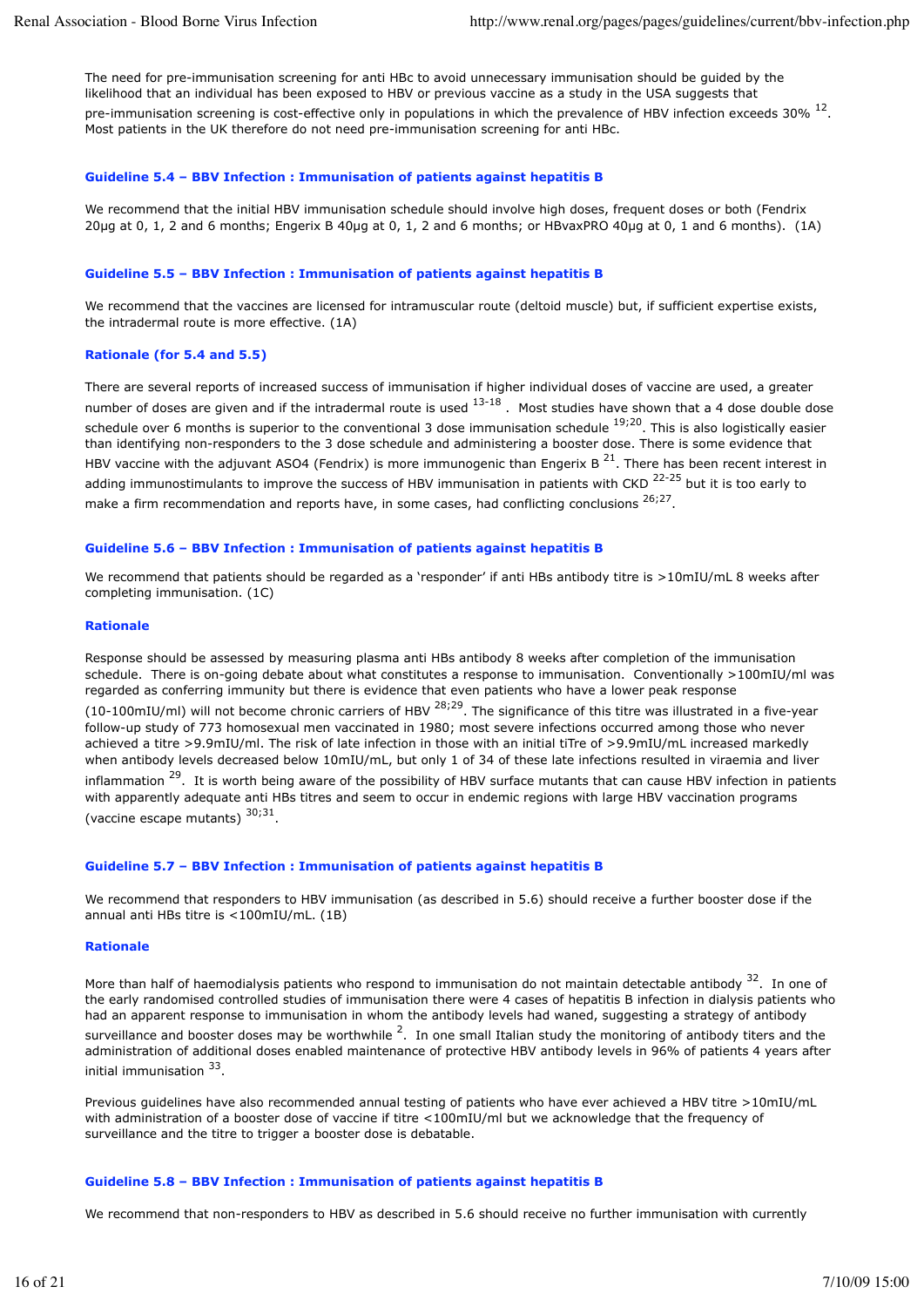available preparations. (1C)

### **Rationale**

The low prevalence of HBV infection in the UK makes maintenance of an immunisation program expensive. In the USA it has been estimated that there are 625 patients receiving immunisation per case prevented <sup>34</sup>. This means that efforts to induce immunity in patients who do not respond to a 4 dose double dose schedule are likely to be associated with an unacceptably high cost-benefit ratio. However there is some recent evidence that non-responders to a 4 dose 40µg schedule might subsequently respond to a  $160\mu$ g dose given intra-dermally  $^{35}$ .

#### **Audit measures**

The prevalence of patients on regular hospital haemodialysis who have anti HBs antibody >100mIU/mL and 10-100mIU/mL within the last year

The incidence of incident patients starting regular hospital haemodialysis who have anti HBs antibody titre >100mIU/mL and 10-100mIU/mL

The proportion of patients attending nephrology clinics with eGFR <30ml/min, who are expected to require RRT, who have initiated a HBV immunisation schedule

#### **Research**

Natural history of antibody levels over time to determine optimal frequency of testing for anti HBs in HD patients

Impact on long-term antibody titres of strategies to enhance immune response to Hep B immunisation

Randomised controlled trials in non-responders to test novel methods to enhance immune response.

#### **References**

(1) Tokars JI, Alter MJ, Favero MS, Moyer LA, Bland LA. National surveillance of dialysis associated diseases in the United States, 1991. ASAIO J 1993;39:966-975.

(2) Stevens CE, Alter HJ, Taylor PE et al. Hepatitis B vaccine in patients receiving hemodialysis. Immunogenicity and efficacy. New England Journal of Medicine 1984;311:496-501.

(3) Miller ER, Alter MJ, Tokars JI. Protective effect of hepatitis B vaccine in chronic hemodialysis patients. Am J Kidney Dis 1999;33:356-360.

(4) Cendoroglo NM, Draibe SA, Silva AE et al. Incidence of and risk factors for hepatitis B virus and hepatitis C virus infection among haemodialysis and CAPD patients: evidence for environmental transmission. Nephrol Dial Transplant 1995;10:240-246.

(5) Prince AM, Szmuness W, Mann MK et al. Hepatitis B immune globulin: final report of a controlled, multicenter trial of efficacy in prevention of dialysis-associated hepatitis. Journal of Infectious Diseases 1978;137:131-144.

(6) Crosnier J, Jungers P, Courouce AM et al. Randomised placebo-controlled trial of hepatitis B surface antigen vaccine in french haemodialysis units: II, Haemodialysis patients. Lancet 1981;1:797-800.

(7) Crosnier J, Jungers P, Courouce AM et al. Randomised placebo-controlled trial of hepatitis B surface antigen vaccine in French haemodialysis units: I, Medical staff. Lancet 1981;1:455-459.

(8) Kohler H, Arnold W, Renschin G, Dormeyer HH, Meyer zum Buschenfelde KH. Active hepatitis B vaccination of dialysis patients and medical staff. Kidney Int 1984;25:124-128.

(9) DaRoza G, Loewen A, Djurdjev O et al. Stage of chronic kidney disease predicts seroconversion after hepatitis B immunization: earlier is better. Am J Kidney Dis 2003;42:1184-1192.

(10) Ridley L, Jones C. An audit of a programme of proactive pre-dialysis vaccination against hepatitis B. , . [abstract]Ridley L, Jones C. British Renal Congress 2008;Glasgow, May 2008

(11) Seaworth B, Drucker J, Starling J et al. Hepatitis B vaccines in patients with chronic renal failure before dialysis. Journal of Infectious Diseases 1988;157:332-337.

(12) Lemon SM, Thomas DL. Vaccines to prevent viral hepatitis. N Engl J Med 1997;336:196-204.

(13) Propst T, Propst A, Lhotta K, Vogel W, Konig P. Reinforced intradermal hepatitis B vaccination in hemodialysis patients is superior in antibody response to intramuscular or subcutaneous vaccination. Am J Kidney Dis 1998;32:1041-1045.

(14) Chau KF, Cheng YL, Tsang DN et al. Efficacy and side effects of intradermal hepatitis B vaccination in CAPD patients: a comparison with the intramuscular vaccination. Am J Kidney Dis 2004;43:910-917.

(15) Roozbeh J, Moini M, Lankarani KB, Sagheb MM, Shahpoori S, Bastani B. Low dose intradermal versus high dose intramuscular hepatitis B vaccination in patients on chronic hemodialysis. ASAIO J 2005;51:242-245.

(16) Bruguera M, Rodicio JL, Alcazar JM, Oliver A, Del RG, Esteban-Mur R. Effects of different dose levels and vaccination schedules on immune response to a recombinant DNA hepatitis B vaccine in haemodialysis patients. Vaccine 1990;8 Suppl:S47-S49.

(17) Fabrizi F, Andrulli S, Bacchini G, Corti M, Locatelli F. Intradermal versus intramuscular hepatitis b re-vaccination in non-responsive chronic dialysis patients: a prospective randomized study with cost-effectiveness evaluation. Nephrol Dial Transplant 1997;12:1204-1211.

(18) Oguz Y, Doganci L, Vural A. Seroconversion rates of two different doses of hepatitis B vaccine in Turkish haemodialysis patients. Cent Eur J Public Health 2001;9:44-45.

(19) Marangi AL, Giordano R, Montanaro A et al. Hepatitis B virus infection in chronic uremia: long-term follow-up of a two-step integrated protocol of vaccination. Am J Kidney Dis 1994;23:537-542.

(20) Charest AF, McDougall J, Goldstein MB. A randomized comparison of intradermal and intramuscular vaccination against hepatitis B virus in incident chronic hemodialysis patients. Am J Kidney Dis 2000;36:976-982.

(21) Tong NK, Beran J, Kee SA et al. Immunogenicity and safety of an adjuvanted hepatitis B vaccine in pre-hemodialysis and hemodialysis patients. Kidney International 2005;68:2298-2303.

(22) Kong NC, Beran J, Kee SA et al. A new adjuvant improves the immune response to hepatitis B vaccine in hemodialysis patients. Kidney Int 2008;73:856-862.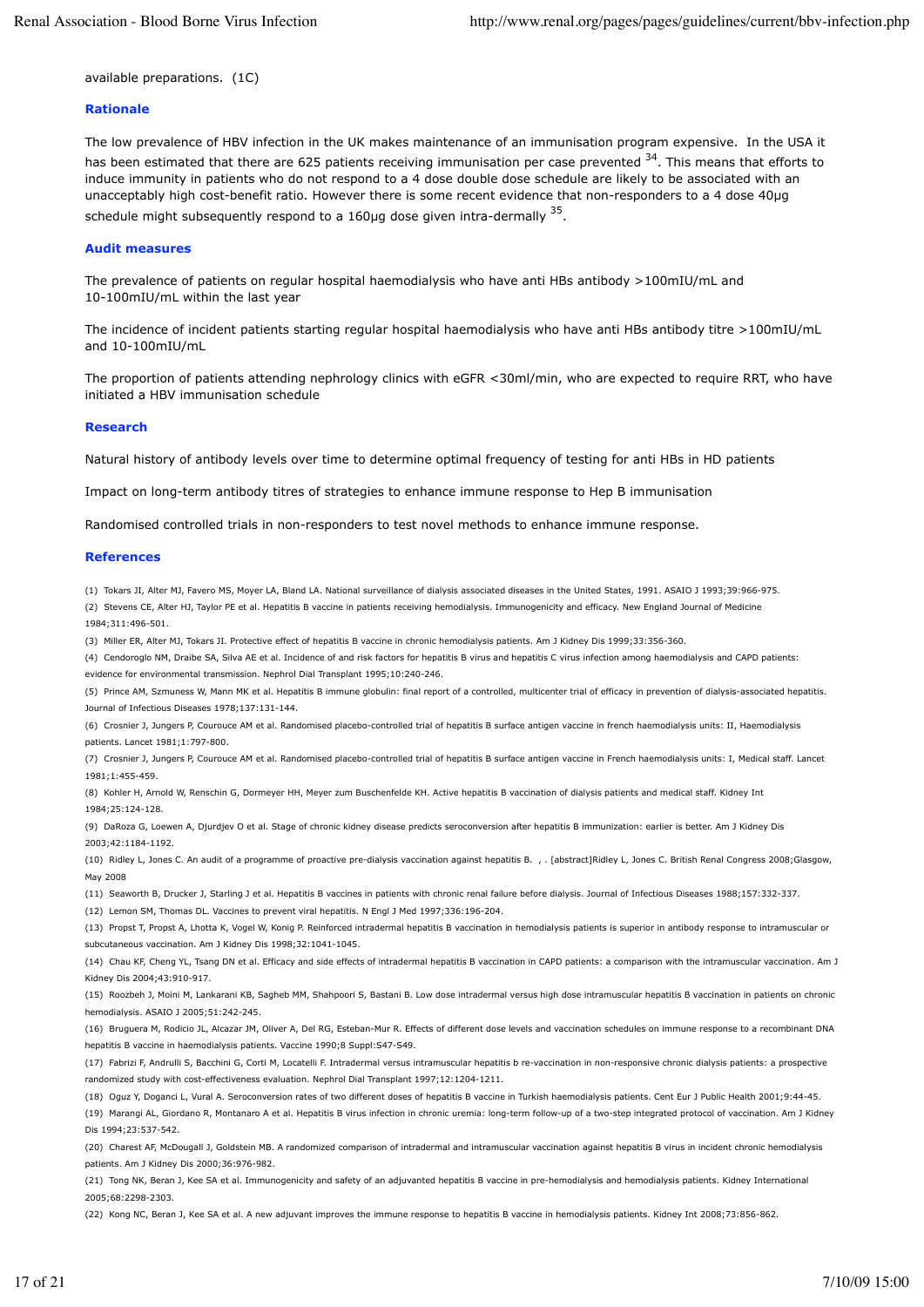(23) Singh NP, Mandal SK, Thakur A et al. Efficacy of GM-CSF as an adjuvant to hepatitis B vaccination in patients with chronic renal failure--results of a prospective, randomized trial. Renal Failure 2003;25:255-266.

(24) Kayatas M. Levamisole treatment enhances protective antibody response to hepatitis B vaccination in hemodialysis patients. Artif Organs 2002;26:492-496.

(25) Perez-Garcia R, Perez-Garcia A, Verbeelen D, Bernstein ED, Villarrubia VG, Alvarez-Mon M. AM3 (Inmunoferon) as an adjuvant to hepatitis B vaccination in hemodialysis patients. Kidney Int 2002;61:1845-1852.

(26) Evans TG, Schiff M, Graves B et al. The safety and efficacy of GM-CSF as an adjuvant in hepatitis B vaccination of chronic hemodialysis patients who have failed primary vaccination. Clinical Nephrology 2000;54:138-142.

(27) Grob PJ, Binswanger U, Blumberg A et al. Thymopentin as adjuvant to hepatitis B vaccination. Results from three double-blind studies. Survey of Immunologic Research 1985;4 Suppl 1:107-115.

(28) Roll M, Norder H, Magnius LO, Grillner L, Lindgren V. Nosocomial spread of hepatitis B virus (HBV) in a haemodialysis unit confirmed by HBV DNA sequencing. J Hosp Infect 1995;30:57-63.

(29) Hadler SC, Francis DP, Maynard JE et al. Long-term immunogenicity and efficacy of hepatitis B vaccine in homosexual men. N Engl J Med 1986;315:209-214.

(30) Carman WF. The clinical significance of surface antigen variants of hepatitis B virus. J Viral Hepat 1997;4(suppl 1):11.

(31) Moal V, Vacher-Coponat H, Botelho E et al. Emergence of hepatitis B infection despite antibodies to hepatitis B surface antigen: a new nosocomial risk in patients with end-stage renal disease. Transplantation 2006;81:1358-1359.

(32) Fleming SJ, Moran DM, Cooksley WG, Faoagali JL. Poor response to a recombinant hepatitis B vaccine in dialysis patients. J Infect 1991;22:251-257.

(33) Delle VM, Caraccio V, Iberti M et al. [Hepatitis B vaccine in dialyzed patients: persistence of antibody titres after a 48-month follow-up]. [Italian]. Minerva Urologica e Nefrologica 1996;48:47-50.

(34) Oddone EZ, Cowper PA, Hamilton JD et al. A cost-effectiveness analysis of hepatitis B vaccine in predialysis patients. Health Services Research 1993;28:97-121.

(35) Micozkadioglu H, Zumrutdal A, Torun D et al. Low dose intradermal vaccination is superior to high dose intramuscular vaccination for hepatitis B in unresponsive hemodialysis patients. Renal Failure 2007;29:285-288.

up to top

## **6. Blood Borne Virus Infection (BBV Infection) (Guidelines BBV 6.1 – 6.2)**

#### **Guideline 6.1 – BBV Infection : Immunisation of staff against hepatitis B**

We recommend that staff who have clinical contact with patients should be immunised against HBV and demonstrate that they are immune to, or not HBV infective. (1A)

### **Guideline 6.2 – BBV Infection : Immunisation of staff against hepatitis B**

We suggest that staff who are not immune to HBV and are not HBV infective should ideally not dialyse patients who are HBV infective. (2B)

#### **Rationale (for 6.1 and 6.2)**

Several reports of outbreaks of HBV and HCV infection in dialysis units have included patient to staff and staff to patient transmission. Staff members are at much lower risk of acquiring HIV or HCV infection than HBV infection  $1/2$ . It is important, therefore to have a mechanism in place to minimise this risk. Hepatitis B immunisation of dialysis unit staff members has been shown to be effective in reducing the incidence of HBV infection in these staff members  $3;4$ . Staff who are in contact with clinical equipment that might be infected with HBV should also be offered HBV immunisation (e.g. dialysis technicians).

Staff members are at very low risk of acquiring HIV or HCV from dialysis patients.

#### **References**

(1) Petrosillo N, Puro V, Jagger J et al. The risks of occupational exposure and infection by human immunodeficiency virus, hepatitis B virus, and hepatitis C virus in the dialysis setting. Italian Multicenter Study on Nosocomial and Occupational Risk of Infections in Dialysis. American Journal of Infection Control 1995;23:278-285.

(2) Berlyne G, Kaczmarek RG, Hamburger S et al. Seroprevalence of antibodies to the human immunodeficiency virus in dialysis workers: results of a multi-center study. Nephron 1992;62:441-443.

(3) Szmuness W, Stevens CE, Harley EJ et al. Hepatitis B vaccine in medical staff of hemodialysis units: efficacy and subtype cross-protection. New England Journal of Medicine 1982;307:1481-1486.

(4) Crosnier J, Jungers P, Courouce AM et al. Randomised placebo-controlled trial of hepatitis B surface antigen vaccine in French haemodialysis units: I, Medical staff. Lancet 1981;1:455-459.

up to top

## **7. Blood Borne Virus Infection (BBV Infection) (Guidelines BBV 7.1 – 7.4)**

## **Guideline 7.1 – BBV Infection : HD patients with new BBV infection**

We recommend that, whenever a previously unidentified case of HBV infection is found, units should carry out enhanced HBV surveillance (as described in section 3.8) on all patients who are not immune to HBV (anti HBs titre >100mIU/mL within the last year) who have had a dialysis session since the index patient's last negative test. (1B)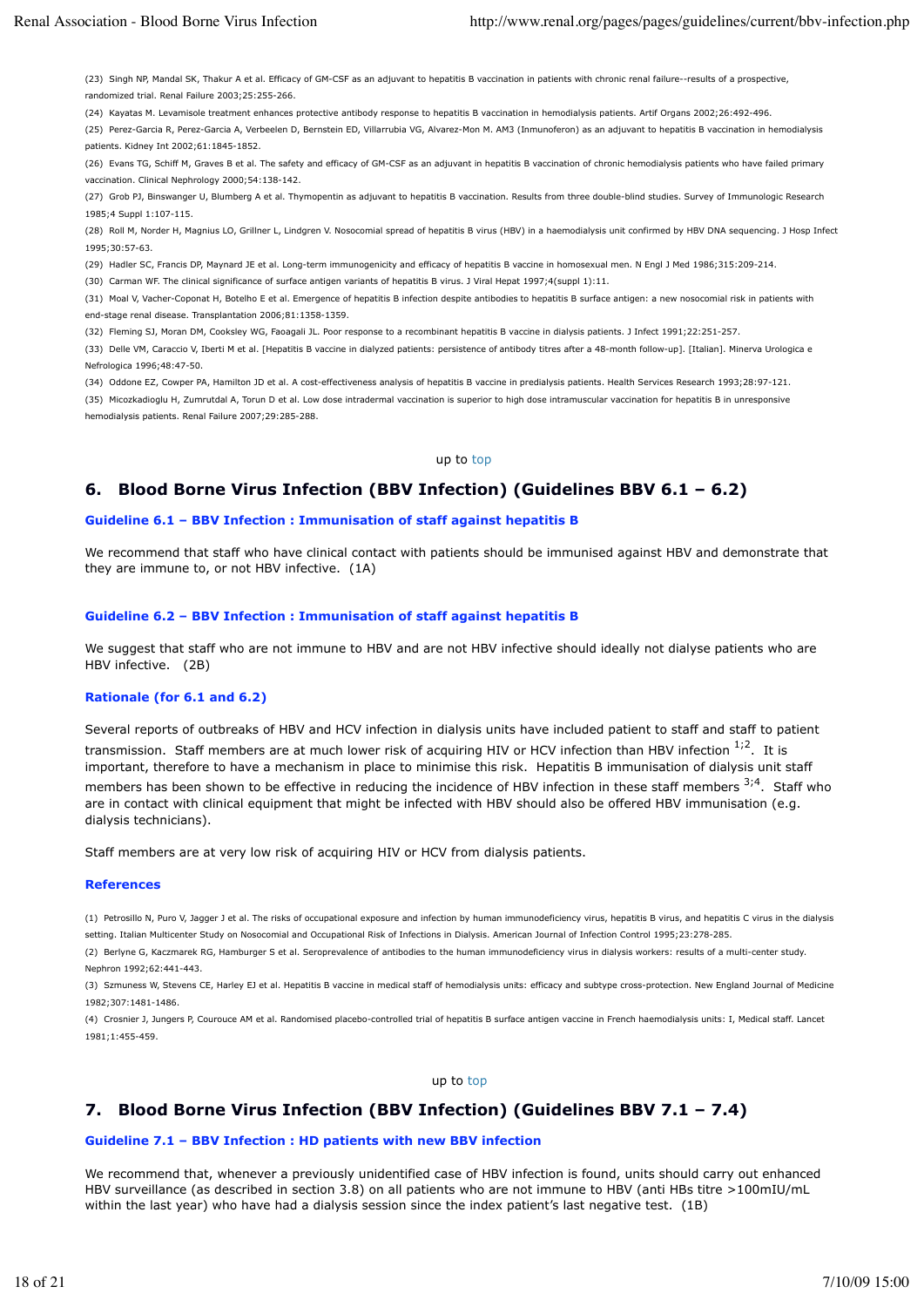#### **Guideline 7.2 – BBV Infection : HD patients with new BBV infection**

We recommend that, whenever a previously unidentified case of HBV infection is found, those patients who have anti-HB titre 10-100mIU/ml in the preceding 12 months who have had a since the index patient's last negative test should also be given a booster dose of Hep B vaccine. Hepatitis B immunoglobulin (HBIG) should be considered for previous non-responders to Hepatitis B vaccine (anti-HBs <10mIU/ml). (1B)

#### **Guideline 7.3 – BBV Infection : HD patients with new BBV infection**

We recommend that, when a previously unidentified case of HCV is found, enhanced surveillance (as described in section 3.8) should be carried out in all patients who have had a dialysis session since the index patient's last negative test. (1C)

#### **Guideline 7.4 – BBV Infection : HD patients with new BBV infection**

We recommend that, when a haemodialysis patient develops a new BBV infection, expert virological advice should be obtained to co-ordinate enhanced surveillance of at-risk dialysis patients and carers and to arrange treatment of affected individuals. (1C)

#### **Rationale**

Whenever a new case of blood borne virus infection is identified in the renal unit there is a risk that other patients may be

incubating the same infection. For this reason it is necessary to perform enhanced surveillance of all at-risk patients  $1-7$ . In addition the risk of spread of Hepatitis B within the renal unit may be reduced by passive immunisation of non-responders to Hepatitis vaccine using Hepatitis B immunoglobulin and by the administration of a booster dose of Hepatitis vaccine to all patients who had borderline anti-Hepatitis B titres in the preceding 12 months. The assistance of the local virology service in co-ordinating surveillance and prevention measures is invaluable. The virology service should be requested to supervise the overall management of the new blood borne virus infection(s) until no further cases are detected.

#### **References**

(1) Strader DB, Wright T, Thomas DL, Seeff LB. Diagnosis, management, and treatment of hepatitis C. Hepatology 2004;39:1147-1171.

(2) Minuk GY, Sun DF, Greenberg R et al. Occult hepatitis B virus infection in a North American adult hemodialysis patient population. Hepatology 2004;40:1072-1077.

(3) Liu CJ, Chen DS, Chen PJ. Epidemiology of HBV infection in Asian blood donors: emphasis on occult HBV infection and the role of NAT. J Clin Virol 2006;36 Suppl 1:S33-S44. (4) Liu CJ, Kao JH, Chen DS. Molecular assays for hepatitis B virus infection. Hepatology 2003;38:1311.

(5) Rahnavardi M, Hosseini Moghaddam SM, Alavian SM. Hepatitis C in hemodialysis patients: current global magnitude, natural history, diagnostic difficulties, and preventive measures. Am J Nephrol 2008;28:628-640.

(6) Courouce AM, Le Marrec N, Bouchardeau F et al. Efficacy of HCV core antigen detection during the preseroconversion period. Transfusion 2000;40:1198-1202.

(7) Fabrizi F, de Vecchi AF, Como G et al. De novo HCV infection among dialysis patients: a prospective study by HCV core antigen ELISA assay. Alimentary Pharmacology & Therapeutics 2005;21:861-869.

up to top

## **ACKNOWLEDGMENTS**

We are grateful to Ray James, Maurice Harrington and Ian Morgan for their constructive comments on behalf of the UK Association of Renal Technologists.

Thanks are also due to Dr. Celia Aitken (Consultant Virologist), Stewart Campbell (Renal Technician), Dr. Robert Mactier (Consultant Nephrologist) and Dr. Paul Leboi (Consultant Nephrologist) for helpful comments in the preparation of this clinical practice guideline.

up to top

**Appendix 1.** Algorithm template for HBV immunisation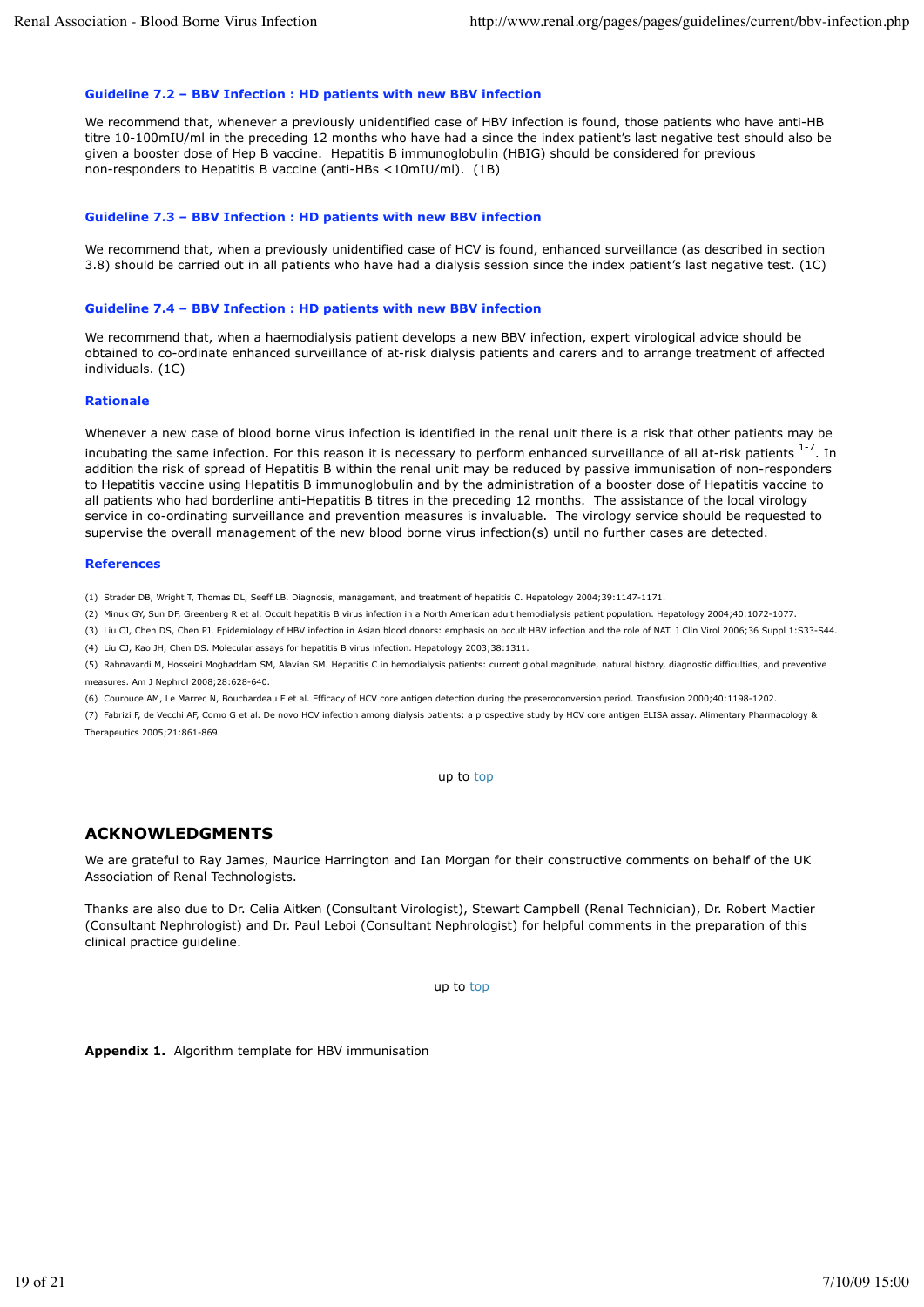

**Appendix 2.** Algorithm template for BBV testing after return from holiday dialysis.